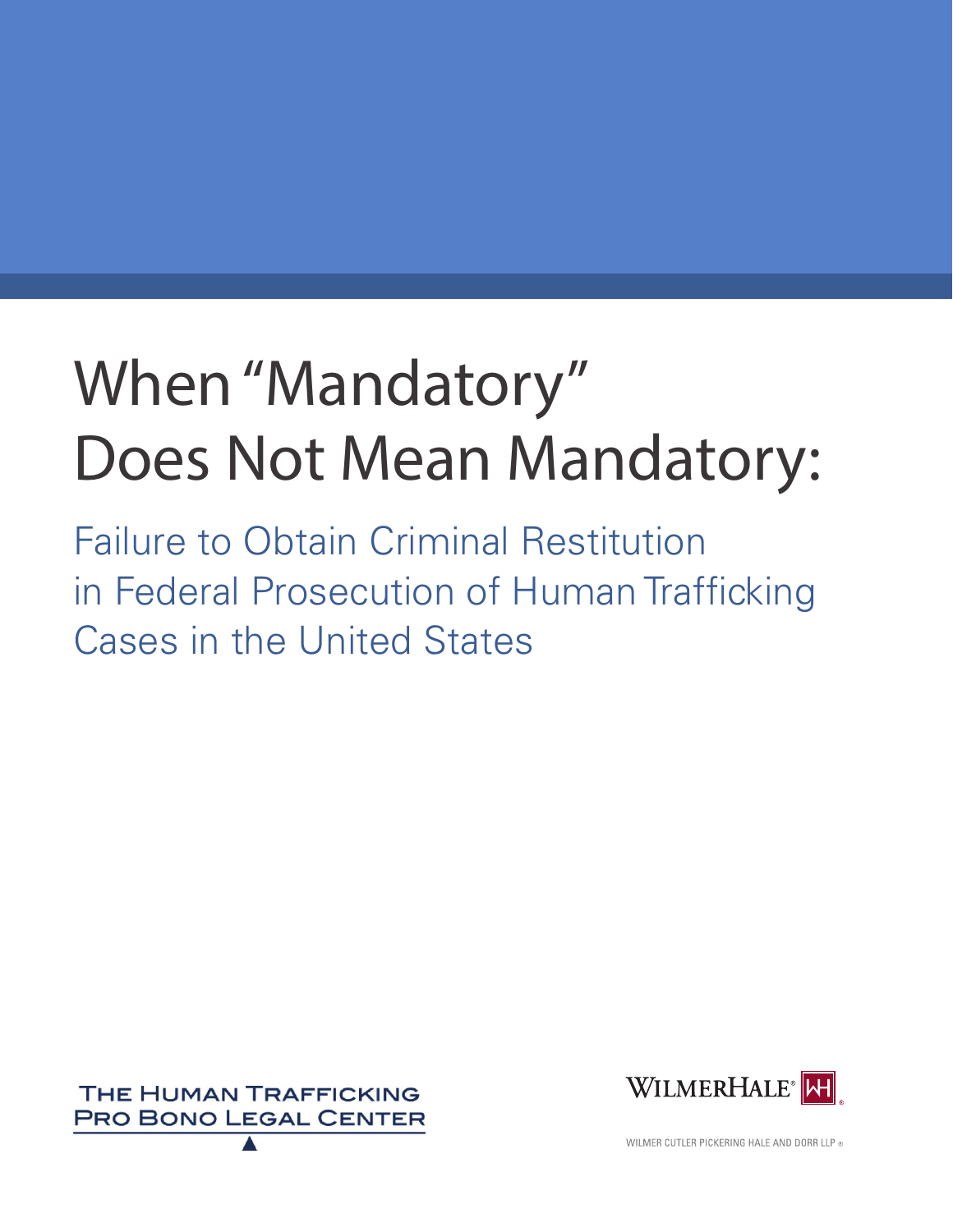# Acknowledgments

This report was written by Alexandra F. Levy and Martina E. Vandenberg of The Human Trafficking Pro Bono Legal Center, and Lyric Chen of Wilmer Cutler Pickering Hale and Dorr LLP ("WilmerHale"). Michelle D. Miller, a partner at WilmerHale, edited the report.

A WilmerHale pro bono attorney team conducted the extensive research required to analyze national data on federal restitution. The team included Kathleen Batliner, Anna Bonarrigo, Jennifer Ciszewski, Lindsey Deck, Megan Edwartoski, Scott Forsman, Jeffrey George, Allison Hawkins, Jacob Hoover, Rebecca Houghton, Jeffrey Kelly, Emily Larouere, Frank Meder, Dominique Michel, Jillian Pizza, Elizabeth Sandhu, Benjamin Schnier, Samba Silla, Dylan Smearcheck, Ashley Kennedy Smith, Phoebe Stroede, Tracy Stull, W. Lee Swad III, and Hank Swearingen. Lyric Chen supervised the research.

The Human Trafficking Pro Bono Legal Center (HT Pro Bono) wishes to thank WilmerHale, as well as the firm's talented pro bono attorneys, for their dedication to this endeavor. In particular, we would like to thank Christopher J. Herrling, Pro Bono Counsel at WilmerHale, for his ongoing support for anti‐ trafficking initiatives.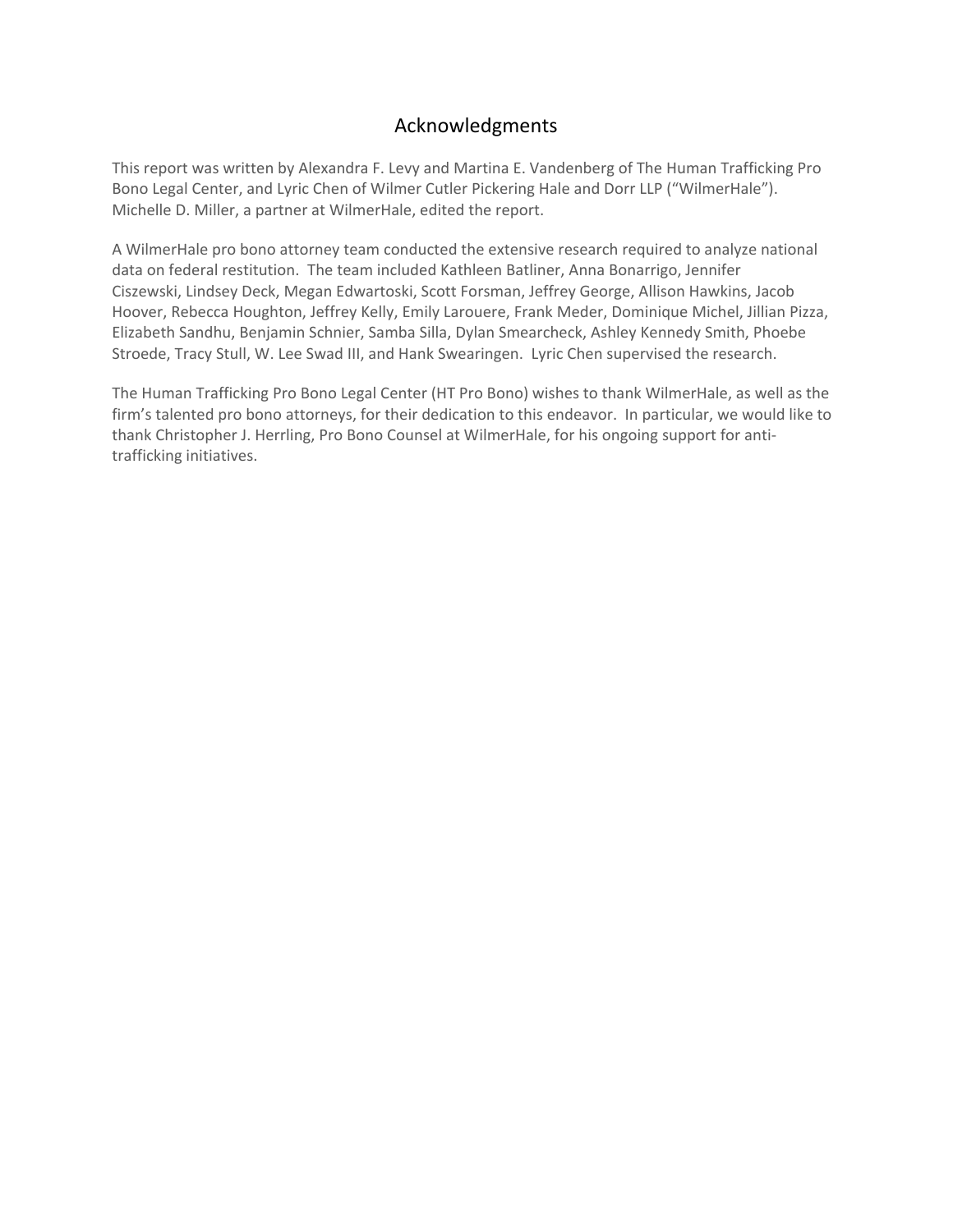# When "Mandatory" Does Not Mean Mandatory:

# Failure to Obtain Criminal Restitution in Federal Prosecution of Human Trafficking

## Table of Contents

| $\mathbf{I}$ . |             |                                                                           |  |
|----------------|-------------|---------------------------------------------------------------------------|--|
| II.            |             |                                                                           |  |
| III.           |             |                                                                           |  |
|                | А.          |                                                                           |  |
|                | В.          | Disposition of Criminal Prosecution as a Factor in Restitution Outcomes 6 |  |
|                | $C_{\cdot}$ |                                                                           |  |
|                | D.          |                                                                           |  |
| IV.            |             |                                                                           |  |
| V.             |             |                                                                           |  |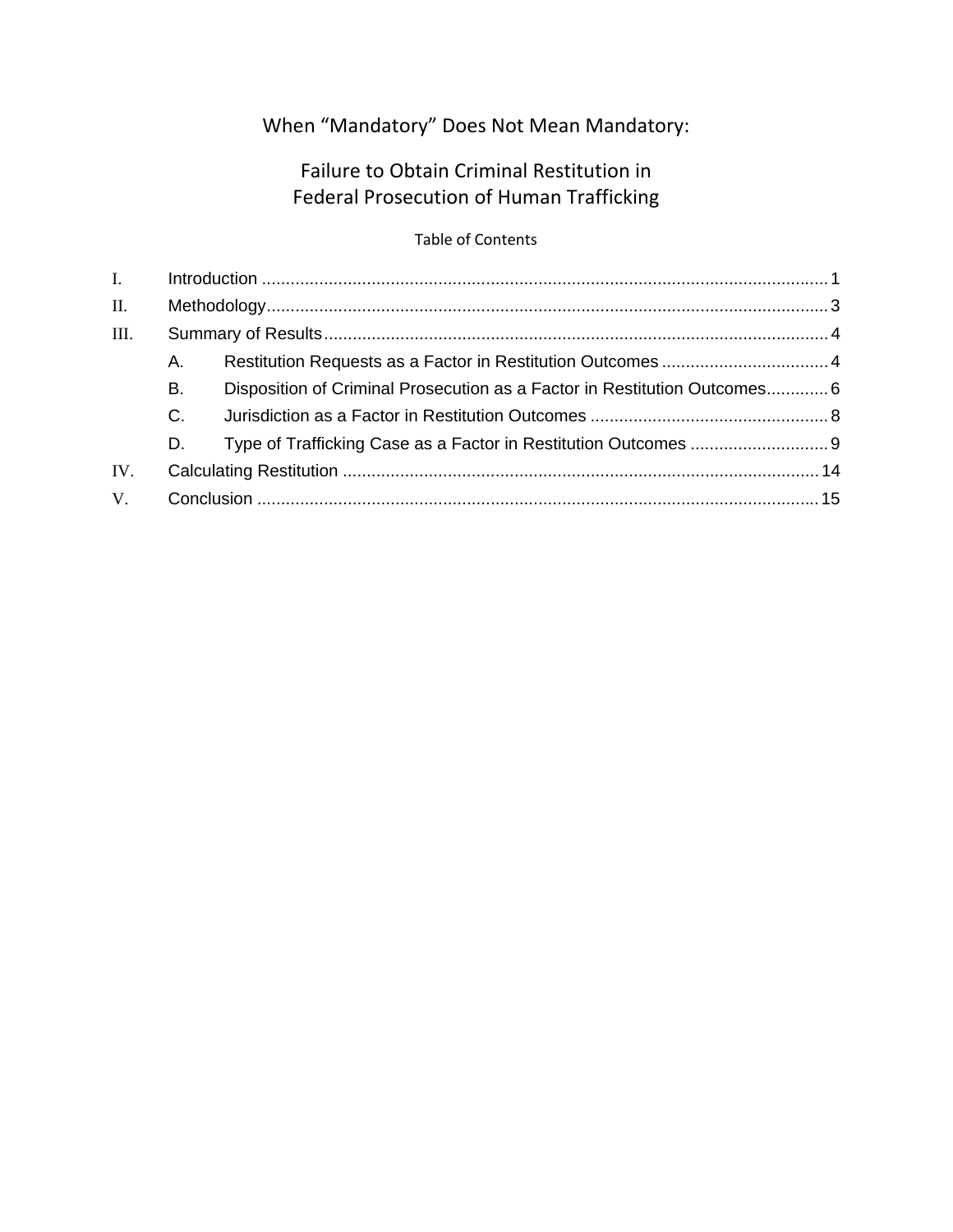# **When "Mandatory" Does Not Mean Mandatory:**

# **Failure to Obtain Criminal Restitution in Federal Prosecution of Human Trafficking**

## **I. INTRODUCTION**

The Trafficking Victims Protection Act  $(TVPA)<sup>1</sup>$  passed in 2000, broke significant new ground by providing mandatory restitution for trafficking victims. Congress unambiguously directed that "[U.S. federal] court[s] *shall* order restitution for any offense" committed under the anti-trafficking statutes. The mandatory restitution law, 18 U.S.C. § 1593, requires recovery – from the defendant – of the "full amount of the victim's losses." Most importantly, Congress supplied a trafficking-specific formula to calculate restitution, defined as:

> the greater of the gross income or value to the defendant of the victim's services or labor or the value of the victim's labor as guaranteed under the minimum wage and overtime guarantees of the Fair Labor Standards Act.<sup>2</sup>

In the hands of a skilled prosecutor, the mandatory restitution law is a powerful tool. Three decisions illustrate the law's potential to make victims whole and strip defendants of their ill‐gotten gains.

*United States v. Sabhnani*,<sup>3</sup> a case involving labor trafficking, is a model for obtaining restitution under the federal trafficking statutes. A jury in the Eastern District of New York convicted the defendants, husband and wife, of crimes including forced labor and conspiracy, finding that the defendants had trafficked two Indonesian women into forced domestic servitude in their 5,900 square foot Long Island home. The court then sentenced the defendants to lengthy prison terms and entered a comprehensive restitution order in the amount of \$936,546.22, for which the defendants were jointly and severally liable.<sup>4</sup> The defendants appealed to the Second Circuit Court of Appeals.<sup>5</sup>

The Second Circuit endorsed the trial court's significant restitution order theory, concluding that the victims should receive not only back wages, but also liquidated damages under the Fair Labor Standards Act (FLSA), 29 U.S.C. § 201 et seq.<sup>6</sup> The Second Circuit remanded a portion of the case for recalculation of the restitution based on the proper legal standard for overtime.<sup>7</sup> After reassessing the hours worked by both victims, the trial court ultimately ordered \$679,866.98 in restitution under 18 U.S.C. § 1593.<sup>8</sup>

*United States v. Edwards*, <sup>9</sup> a criminal case prosecuted in the District of Maryland, took the *Sabhnani* case a step further. While the *Sabhnani* defendants had been convicted of a trafficking crime, the defendants in *Edwards* pled to lesser, non-trafficking crimes. Nevertheless, prosecutors successfully pressed for restitution under 18 U.S.C. § 1593, the trafficking restitution statute. The defendants, also a husband and wife, faced an initial indictment charging them with holding a domestic worker in forced labor in their home for ten years.<sup>10</sup> The defendants each pled guilty to harboring an alien in violation of 18 U.S.C. § 1324(a)(1)(A)(iii) (a non-trafficking offense).<sup>11</sup> The defendants received sentences of three months and one year in prison, respectively.<sup>12</sup>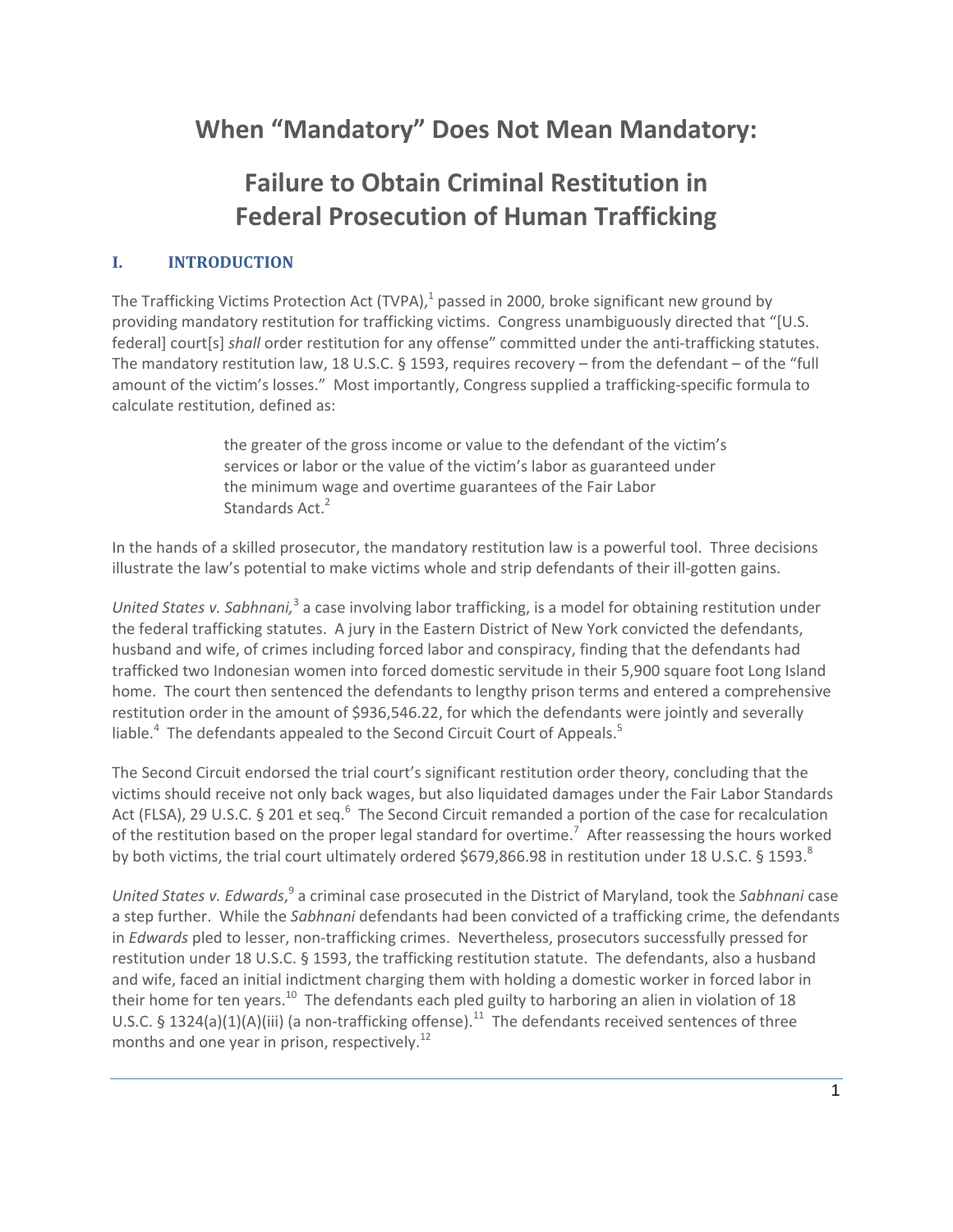After obtaining the plea agreement, federal prosecutors filed multiple memoranda advocating for restitution. Prosecutors submitted spreadsheets documenting the number of hours and days the victim worked, and presented expert testimony from a Department of Labor Wage and Hour expert at a sentencing hearing.<sup>13</sup> The restitution request covered minimum wage payments for all labor performed, as well as liquidated damages equal to the back wages, as allowed under the FLSA.<sup>14</sup> In the memorandum requesting restitution, the prosecutors correctly noted that, while the FLSA does not require live-in domestic workers to be paid time-and-a-half for overtime,<sup>15</sup> the workers must be paid for all time during which they are working or on call.<sup>16</sup> By the government's measure, the victim was owed back wages for approximately 100 hours of work per week, without interruption, for 10 years.<sup>17</sup> Although the defendants had pled guilty to a non-trafficking crime, the court awarded the victim \$369,580.80 in restitution.<sup>18</sup>

*Edwards* broke new ground in three ways. First, the plea agreement required the defendants to pay \$50,000 into an escrow account *prior to* sentencing.<sup>19</sup> Second, the government successfully obtained the restitution under 18 U.S.C. § 1593,<sup>20</sup> rendering the amount exempt from federal taxation as income.<sup>21</sup> Finally, the court awarded liquidated damages under the Fair Labor Standards Act, as well as back wages.<sup>22</sup>

In contrast to these labor trafficking restitution successes, sex trafficking prosecutions frequently fail to live up to the restitution requirements of the TVPA. The law requires a human trafficking restitution award to include whichever is greater: the value of the victim's work under the FLSA or the value to the defendant of the services the victim was forced (or induced, in the case of children) to provide.<sup>23</sup> The value to a defendant of commercial sexual services tends to vastly exceed the minimum wage.<sup>24</sup> One would expect restitution amounts in sex trafficking cases to dwarf those awarded in forced labor cases. This rarely occurs.<sup>25</sup>

However, one District of Columbia case stands out as an example of effective recovery of restitution in a sex trafficking prosecution. Indicted for sex trafficking of children and interstate transportation of a minor for purposes of prostitution,  $26$  defendant Shelby Lewis pled guilty to multiple counts of sex trafficking of children.<sup>27</sup> The court sentenced Lewis to twenty years in prison and ordered him to pay \$3,892,055 in restitution to four child victims.<sup>28</sup> In calculating the restitution award, the court multiplied the average daily amount that each victim testified she earned for the defendant by the number of days the defendant held her. For example, one victim testified that she typically earned \$400 per day for her trafficker by performing commercial sex acts. The court multiplied this amount by 914 − the number of days the defendant forced her to provide commercial sexual services − and used this amount as the basis for one portion of her restitution payment.<sup>29</sup> The court also appointed a guardian *ad litem* (GAL) for the girls. On behalf of the minors, the GAL, a pro bono attorney, submitted extensive evidence of other harms the children had suffered, all documented in an expert witness report. The restitution ultimately ordered by the court included not only the defendant's income obtained through the victims' services, but also money to cover medical, psychiatric, and educational expenses that the expert witness determined the children would incur during their recoveries.

*Sabhnani, Lewis,* and *Edwards* have three features in common: first, the victims had pro bono legal representation from outside attorneys; second, federal prosecutors handling these matters applied a victim‐centered approach and affirmatively sought restitution in recovery; and finally, in each of these cases, the courts enforced the federal restitution statute in the manner Congress intended.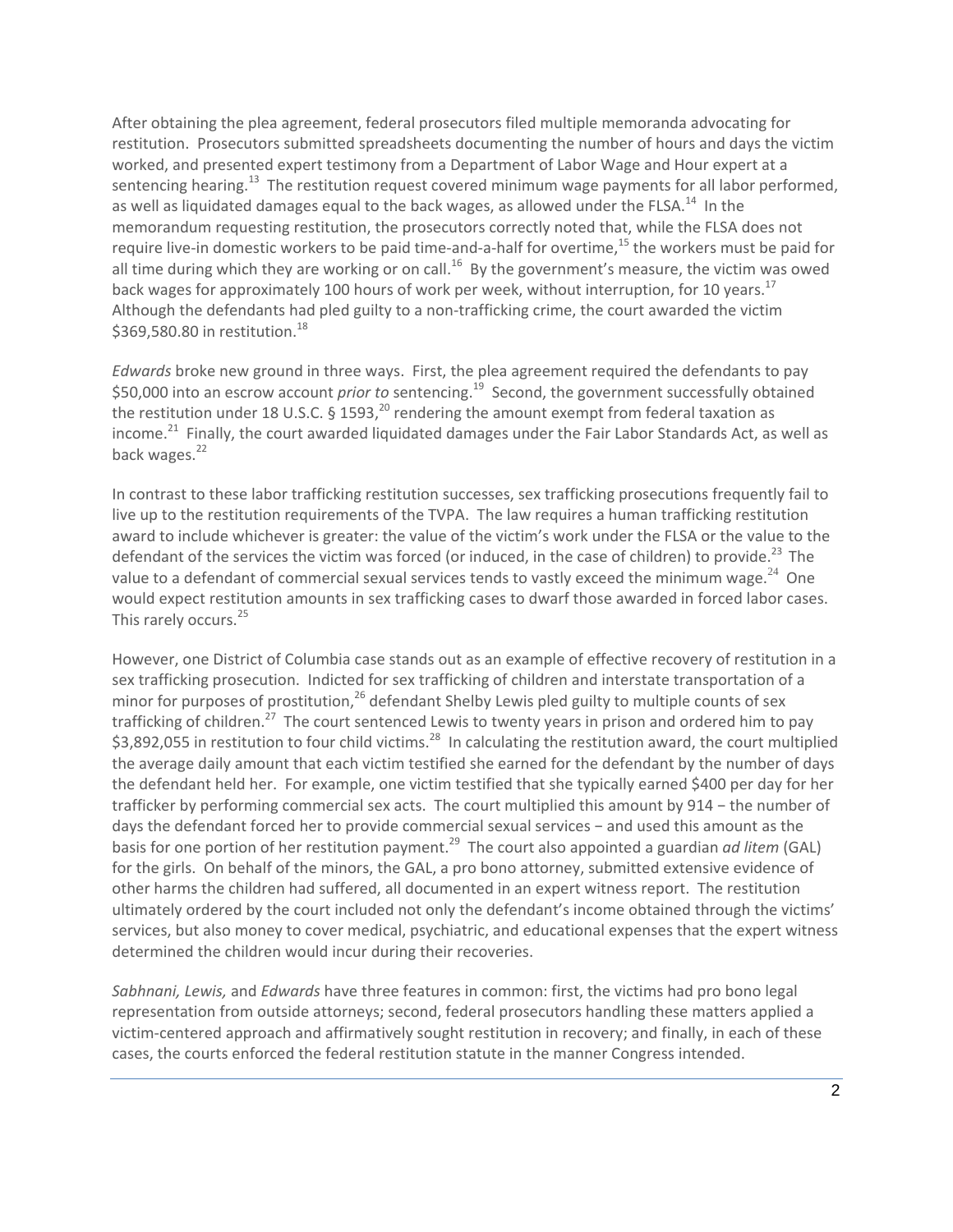Unfortunately, a year‐long investigation into restitution for trafficking crimes in the United States reveals that the restitution outcomes in these cases are outliers. Restitution orders in trafficking cases are the exception, not the rule. The TVPA's mandatory restitution provision is frequently overlooked, leaving trafficking victims empty‐handed, deprived of the resources that would enable them to rebuild their lives.

The Human Trafficking Pro Bono Legal Center, in collaboration with WilmerHale, conducted an in‐depth examination of all federal criminal human trafficking cases brought between 2009 and 2012. A total of 306 federal indictments for human trafficking brought under Chapter 77 of Title 18 of the United States Code between 2009 and 2012 were identified.<sup>30</sup> Researchers examined a subset of these cases to discern trends in restitution requests and awards.

The key finding: restitution was awarded in just 36% of cases.<sup>31</sup> For trafficking victims, mandatory does not mean mandatory.

The criminal restitution ordered for the 2009‐2012 cases identified totaled just \$11,279,009.51. This amount reflects \$3,568,842.35 awarded in 15 labor trafficking cases and \$7,834,696.30 ordered to victims in 52 sex trafficking cases. $32$ 

This research leads to the troubling conclusion that restitution is rarely awarded. And the paltry amount that has been awarded – less than \$3 million per year on average for each of the four years – should spark considerable concern among those who advocate for the rights of trafficking victims.

# **II. METHODOLOGY**

Researchers culled the 306 Title 18, Chapter 77 trafficking cases identified by the WilmerHale pro bono team to remove cases that would skew the data. In all, the research team ultimately excluded 120 cases from the data set. The cases were removed for the following reasons:

- $\bullet$  the case remained open<sup>33</sup> (59);
- $\bullet$  the defendant was acquitted (3);
- the defendant was charged with attempt only (i.e., there were no victims) (9);
- the case was dismissed (9); or
- $\bullet$  the case had insufficient documentation to provide useful data<sup>34</sup> (40).

Cases were coded to indicate the presence and type of written restitution request.<sup>35</sup> Researchers then categorized restitution requests by restitution outcomes (Category A or B, for "restitution not requested" or "restitution requested," respectively). Within the two categories, the circumstances surrounding the requests and their dispositions fit into eight subcategories:

#### Category A, Restitution Not Requested:

1. No indication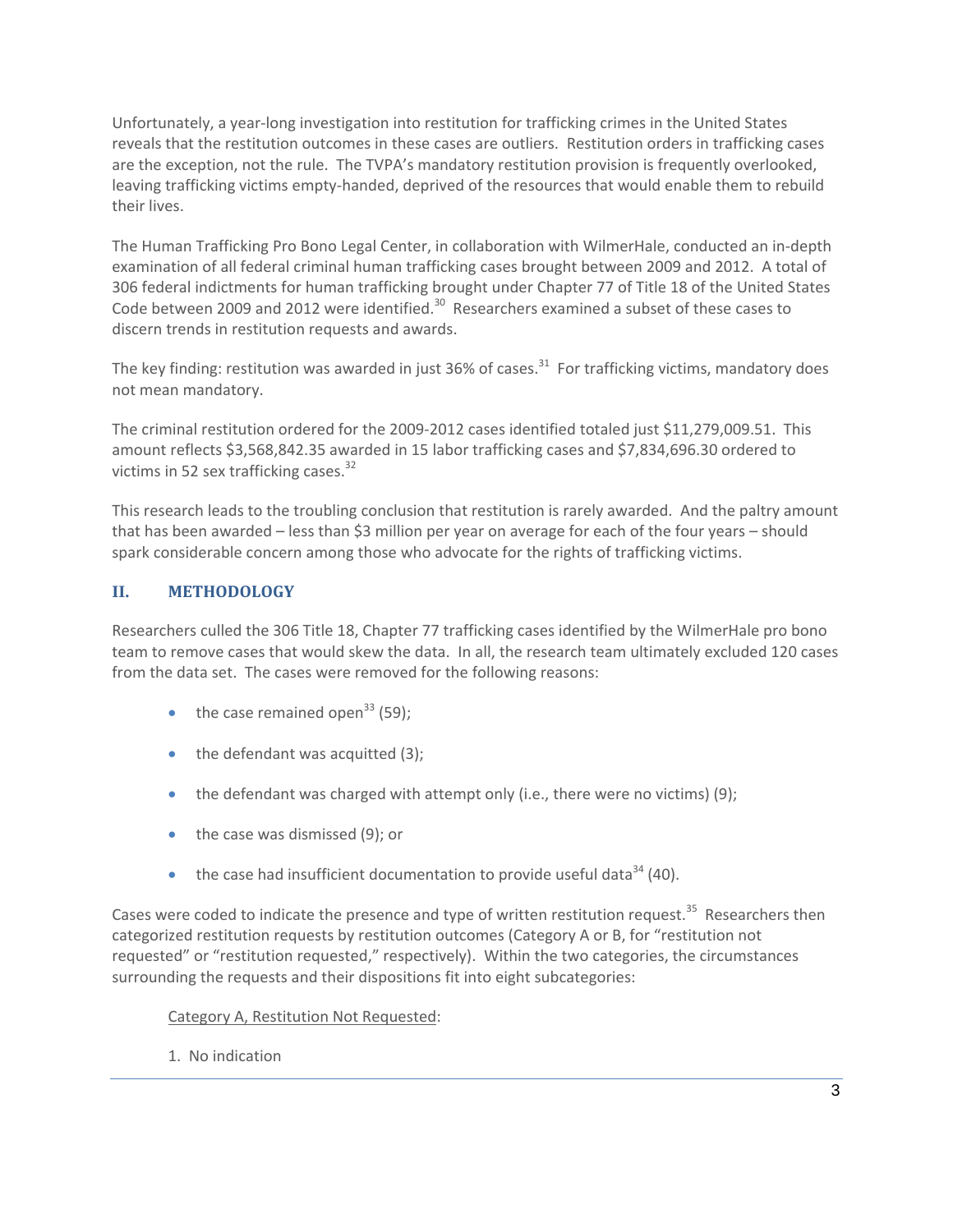- 2. Affirmatively denied
- 3. Brought up *sua sponte* by the court.

#### Category B, Restitution Requested:

- 4. In a plea agreement, using boilerplate language
- 5. In a plea agreement, using particularized language
- 6. In a sentencing memorandum<sup>36</sup>
- 7. In a separate restitution request
- 8. In writing elsewhere.<sup>37</sup>

Cases also were sorted by jurisdiction, amount of restitution awarded, and outcome of the criminal prosecution. Cases involving pleas were further sorted according to the crime to which the defendant pled, since the mandatory restitution provision of the TVPA only applies to criminal offenses enumerated in Chapter 77 of Title 18 of the United States Code.<sup>38</sup>

Of the 186 cases that met the criteria for evaluation<sup>39</sup>, 170 involved sex trafficking, 15 involved labor trafficking, and 1 involved both forms of trafficking. Only 67, or 36%, of the cases ended with restitution orders. Even including only those cases in which defendants pled guilty or were convicted of human trafficking crimes, courts ordered restitution in just 38% of cases.<sup>40</sup>

#### **III. SUMMARY OF RESULTS**

#### **A. Restitution Requests as a Factor in Restitution Outcomes**

In 68 of the 186 total cases, the prosecutor did not make a restitution request. In 10 of the cases in which no restitution was requested, the prosecutors explicitly declined to request restitution; in 55 cases, the dockets had no mention of restitution. In 3 of the 68 cases, researchers found only a *sua sponte* mention of restitution by the court.

Of the 118 cases with restitution requests, the requests were made in a variety of ways: 64 included boilerplate restitution requests in the plea agreements; 5 included non‐boilerplate restitution requests in the plea agreements; 29 included restitution requests in sentencing memoranda; 5 included written restitution requests elsewhere on the docket; and 15 included separate restitution requests.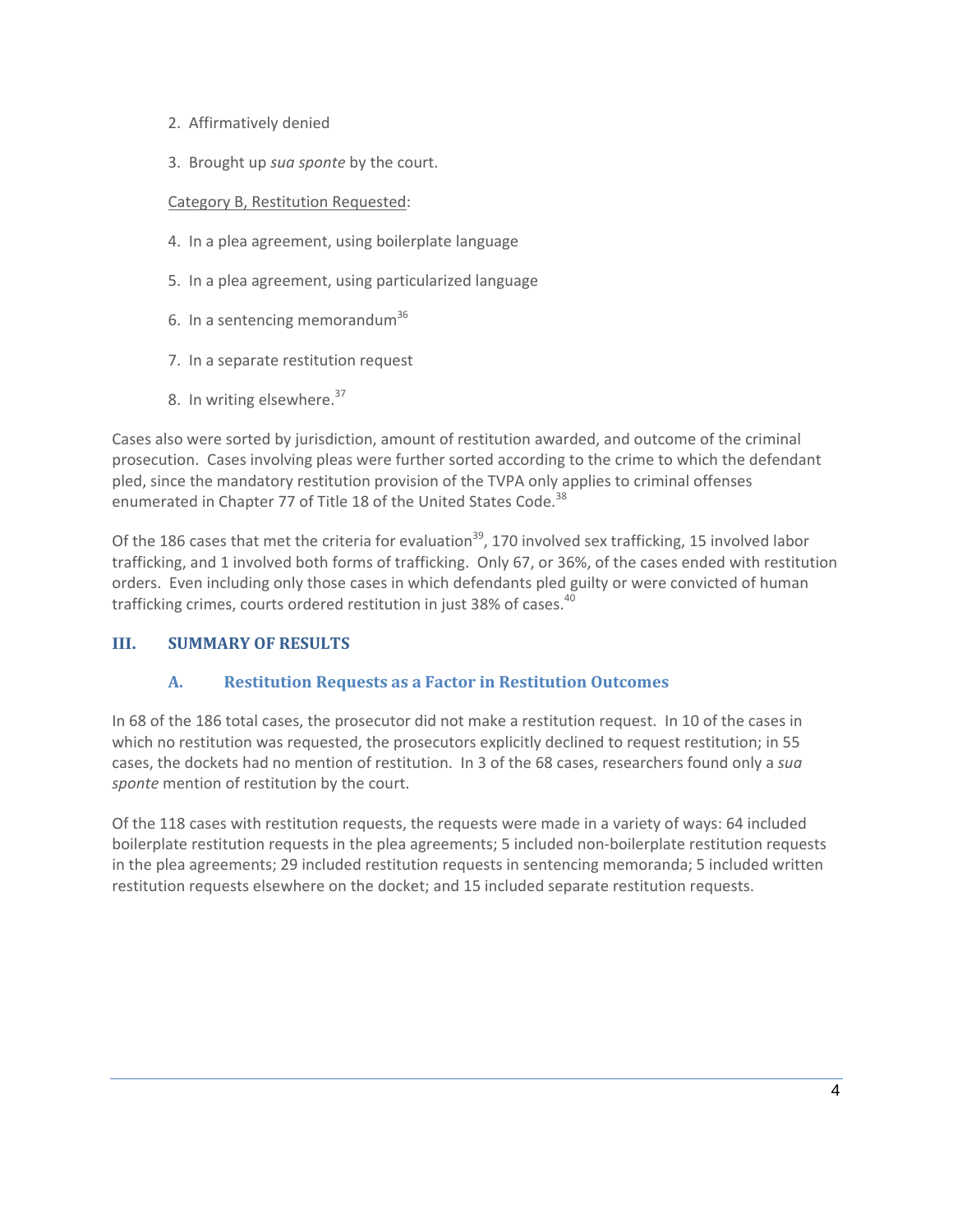Graph 1: Percentage of Cases in Which Restitution Requests Were Made, and in What Manner



The research identified a key determinant of whether restitution would be ordered in a particular case: whether the prosecutor requested restitution. In cases in which the prosecutor did not request restitution, restitution was granted in only 7 out of 68 cases (12%). In other words, the victim was extremely unlikely to receive restitution if the prosecutor failed to request it. The manner in which a request was made appeared to have a profound effect on the likelihood of success. Notably, restitution was granted in 14 out of 15 cases (93%) in which the prosecutor requested restitution in a memorandum dedicated to addressing restitution. A request in the government's sentencing memorandum or another written submission (not entirely dedicated to addressing restitution issues) resulted in restitution orders in 28 out of 34 cases (82%). A request in the plea agreement yielded a success rate in 18 out of 69 cases (25%).

|                            | No restitution request<br>by prosecutor | <b>Requested in</b><br>plea agreement | <b>Requested in</b><br>sentencing<br>memorandum or<br>another written<br>submission | Requested in a<br>memorandum<br>specifically addressing<br>restitution |
|----------------------------|-----------------------------------------|---------------------------------------|-------------------------------------------------------------------------------------|------------------------------------------------------------------------|
| <b>Restitution ordered</b> |                                         | 18                                    | 28                                                                                  | 14                                                                     |
| No restitution ordered     | 61                                      | 51                                    | b                                                                                   |                                                                        |
| Total                      | 68                                      | 69                                    | 34                                                                                  | 15                                                                     |

#### Table 1: Number of Cases in Which Restitution Requests Were Made, and in What Manner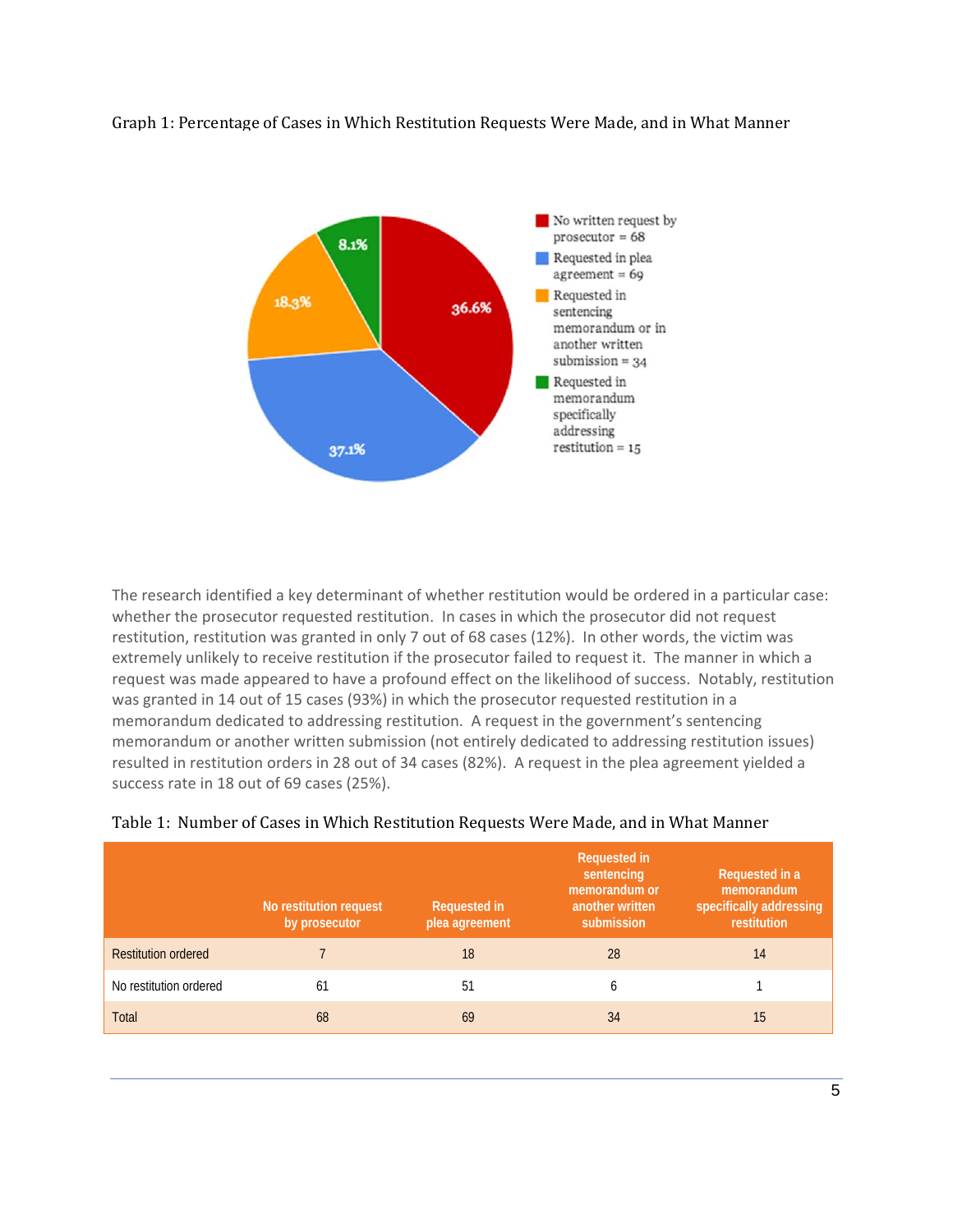

#### Graph 2: Number of Cases in Which Restitution Requests Were Made and the Likelihood of **Obtaining Restitution Orders**

# **B. Disposition of Criminal Prosecution as a Factor in Restitution Outcomes**

In the 186 cases examined, 162 cases resulted in plea agreements.<sup>41</sup> Of those cases, 109 cases (67.3%) involved pleas to Chapter 77 trafficking crimes; 48 cases (29.6%) included pleas to trafficking‐related crimes<sup>42</sup>; and 5 cases included pleas to unrelated crimes only.<sup>43</sup> Although not all pled-to offenses included mandatory restitution provisions,<sup>44</sup> prosecutors may require restitution as part of the agreement for criminal activity not included in the indictment or charging documents. For example, in *United States v. Penzato*, <sup>45</sup> a case brought in the Northern District of California in 2012, the defendants pled guilty to conspiracy to possess illegal identification documents.<sup>46</sup> Despite the fact that the plea was to a non-trafficking crime, the defendants agreed to pay restitution in the amount of \$13,000 to the victim – an amount calculated based on the value of the labor performed by the victim for the defendants.<sup>47</sup>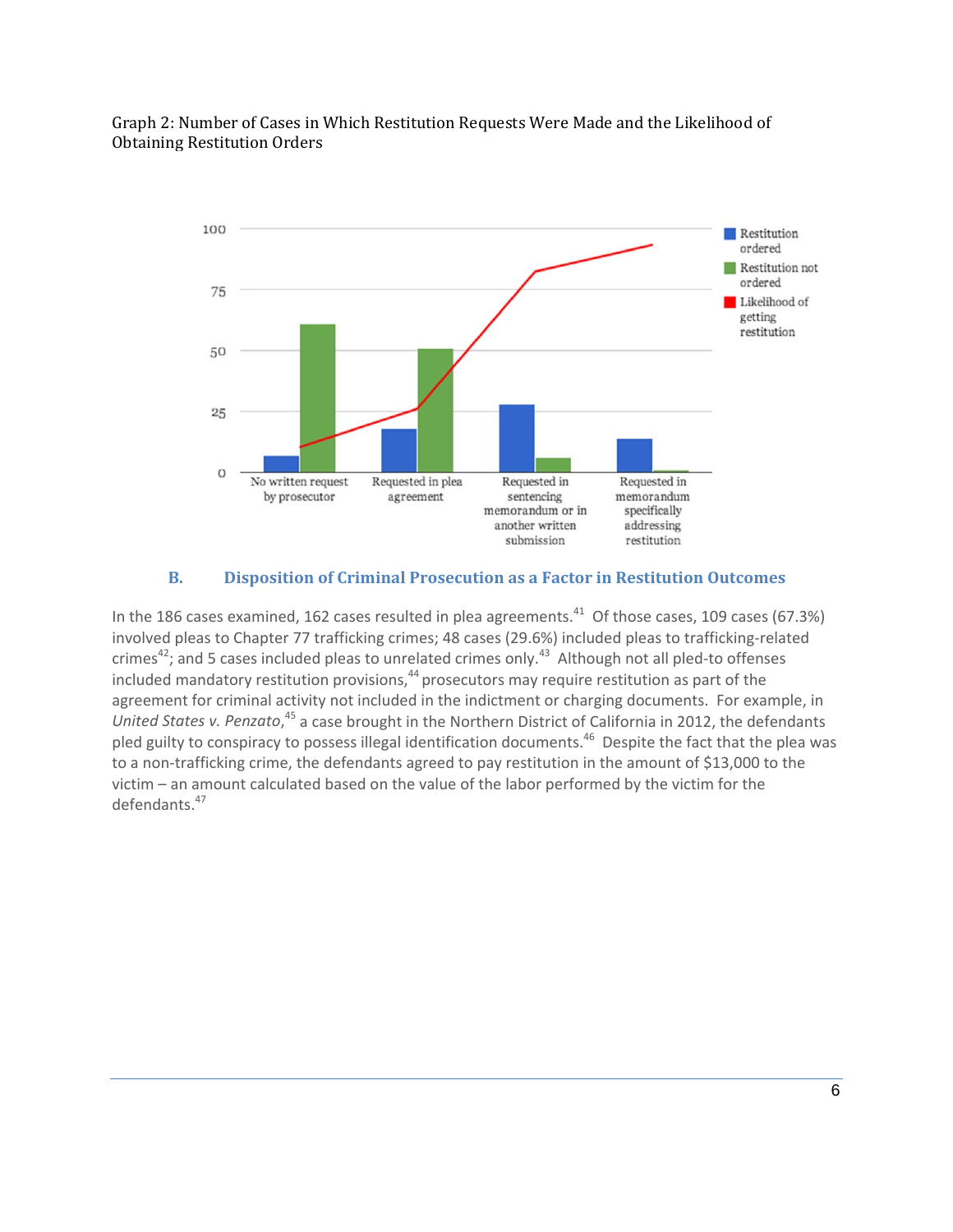



In plea bargains, prosecutors have a unique opportunity to secure restitution for the victims. Following a conviction, a court calculating restitution may only consider the restitution provision corresponding to the crime charged.<sup>48</sup> But a court may accept a plea agreement that stipulates to restitution. In addition, parties may stipulate to the calculation of restitution under another statute.<sup>49</sup> Although a plea agreement need not contain a specific restitution amount, it must contain at least an estimate. Otherwise, a defendant may be allowed to appeal the plea agreement, even if he signed a waiver of appeal. $50$ 

It is worth noting that, whether the outcome of the criminal case is a plea or a conviction, the court may use its discretionary authority under 18 U.S.C. § 3663 (order of restitution) and 18 U.S.C. § 3663A (mandatory restitution to victims of certain crimes) to order additional restitution.<sup>51</sup> And, as illustrated in the *United States v. Edwards* case discussed above, that restitution may be ordered under 18 U.S.C. § 1593.

When cases were resolved through plea agreements, prosecutors were more likely to request restitution when the defendant pled to a Chapter 77 violation.<sup>52</sup> In 76 out of 109 cases (70%), federal prosecutors requested restitution when a defendant pled to a Chapter 77 violation, but did so in only 27 out of 48 cases (56%) in which a defendant pled to other trafficking-related crimes. In 3 of 5 total cases (60%) in which a defendant pled to an unrelated crime, prosecutors requested restitution as part of the plea agreement or sentencing memorandum.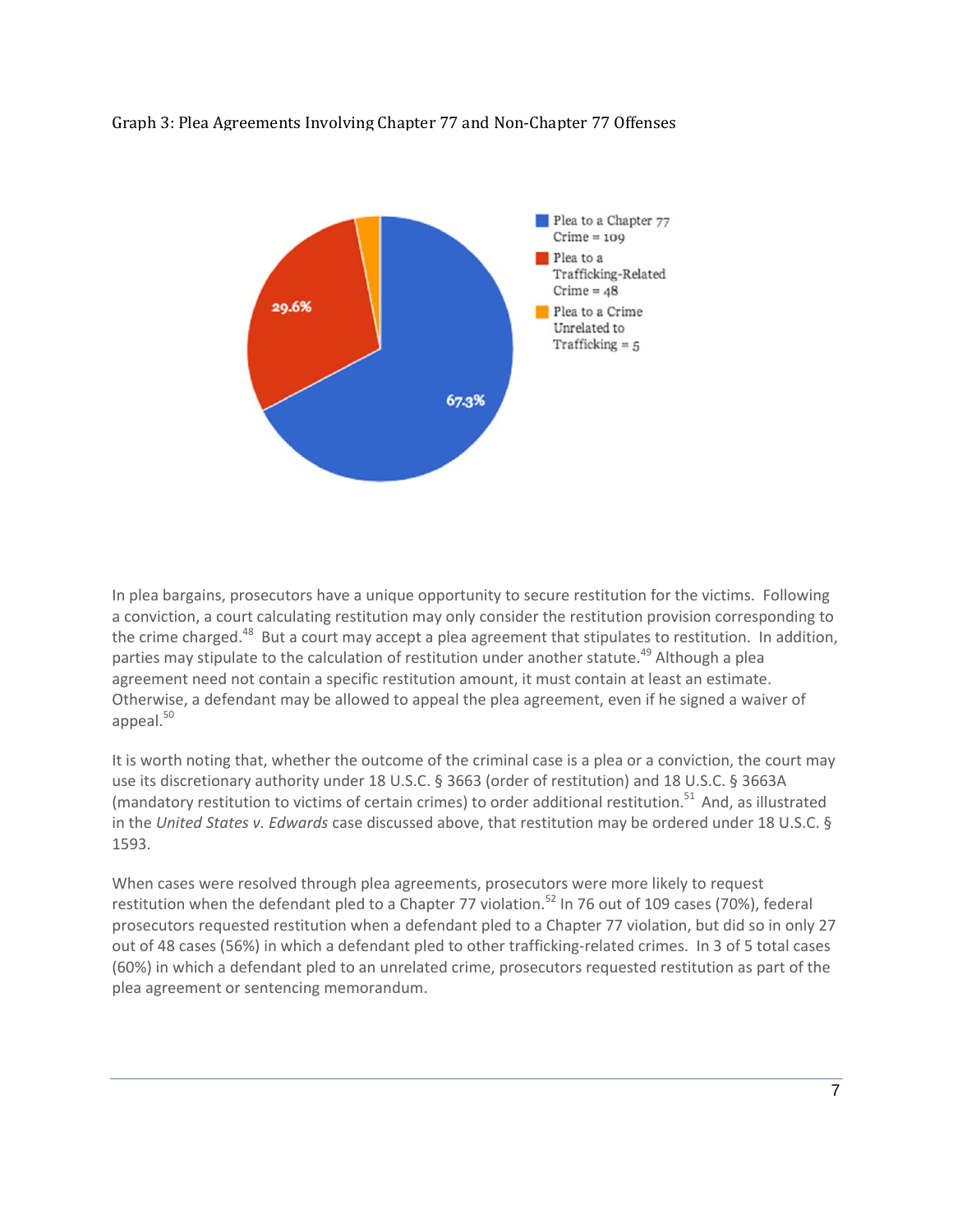|  |  | Table 2: Restitution Requests and Types of Offense in Plea Agreement |  |
|--|--|----------------------------------------------------------------------|--|
|--|--|----------------------------------------------------------------------|--|

|                              | Plea to Chapter<br>77 Offense | Plea to Trafficking<br><b>Related Offense</b> | <b>Plea Offense Unrelated</b><br>to Trafficking |
|------------------------------|-------------------------------|-----------------------------------------------|-------------------------------------------------|
| <b>Restitution requested</b> | 76                            | 27                                            |                                                 |
| No restitution requested     | 33                            |                                               |                                                 |
| Total                        | 109                           | 48                                            |                                                 |

Graph 4: Restitution Requests and Outcomes by Types of Plea



#### **C. Jurisdiction as a Factor in Restitution Outcomes**

Between 2009 and 2012, 51 of the 93 U.S. Attorneys' Offices initiated indictments for Chapter 77 trafficking offenses. The Southern District of Florida brought the highest number of cases of any office, with 18 cases indicted during the period. Of the 51 offices that initiated Chapter 77 prosecutions, approximately half, or 23 offices, did not obtain restitution awards in any of their trafficking cases between 2009 and 2012.<sup>53</sup> The U.S. Attorneys' Offices for the Southern District of Florida and the Northern District of Georgia successfully obtained the largest number of restitution orders. In the Southern District of Florida, federal district courts ordered restitution ranging from \$218 to \$1,239,200 in one forced labor and eight sex trafficking cases.<sup>54</sup> In the Northern District of Georgia, courts ordered restitution ranging from \$525 to \$154,550 in two forced labor and seven sex trafficking cases.<sup>55</sup>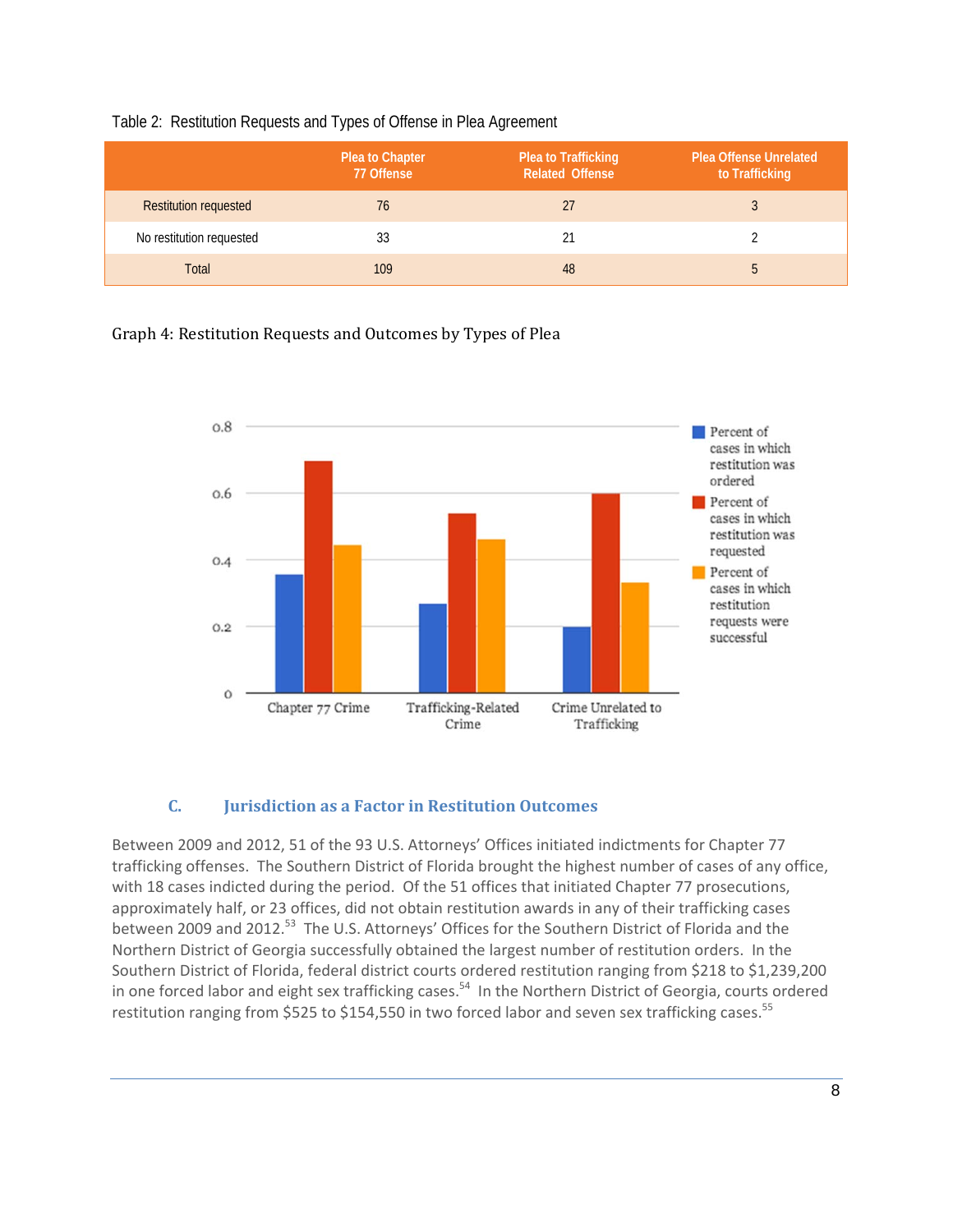The Southern District of Florida also yielded some of the highest restitution awards. For example, in United States v. Velazquez,<sup>56</sup> the defendants had participated in an elaborate scheme to convince Mexican women to migrate to the United States illegally. The traffickers then compelled the women to provide sexual services to migrant farm workers.<sup>57</sup> The court held three defendants jointly and severally liable for  $$1,239,200$  in restitution to five victims.<sup>58</sup>

It is important to note, however, that a high restitution award does not necessarily mean a large recovery for victims. In *United States v. Terechina*, <sup>59</sup> a labor trafficking case involving H‐2B hotel guest workers, the victims only received \$9,109.75 of the \$241,979.92 restitution award.<sup>60</sup> The court ordered the remaining funds be paid to the Internal Revenue Service and to the Department of Labor.<sup>61</sup>

# **D. Type of Trafficking Case as a Factor in Restitution Outcomes**

Forced labor prosecutions were significantly more likely to involve restitution requests and awards than forced prostitution or even child sex trafficking cases. Of the 16 forced labor cases identified,<sup>62</sup> all but 2 included restitution requests (87%), and all but 1 (94%) included restitution orders. Of the 170 sex trafficking cases, 66 (39%) did not include restitution requests, and only 52 (31%) included restitution orders. Moreover, only 44% of restitution requests in sex trafficking cases were successful, compared to 93% of requests in labor trafficking cases. $^{63}$ 

|                   | <b>Restitution</b><br>requested | <b>Restitution not</b><br>requested | <b>Restitution</b><br>ordered | <b>Restitution not</b><br>ordered |
|-------------------|---------------------------------|-------------------------------------|-------------------------------|-----------------------------------|
| Labor Trafficking | 14                              |                                     | 15                            |                                   |
| Sex Trafficking   | 104                             | 66                                  | 52                            | 118                               |

## Table 3: Restitution Requests and Orders in Labor and Sex Trafficking Cases

Restitution award amounts also varied by case type. The average award for labor trafficking cases was  $$213,939.21.<sup>64</sup>$  In contrast, the average award for sex trafficking cases was less than a quarter of that: \$46,211.66.65 Although this discrepancy in averages can be explained in part by the higher *incidence* of restitution awards in labor cases, awards were higher on average among labor trafficking cases in which restitution was awarded than they were among sex trafficking cases in which restitution was awarded. The average restitution award in labor trafficking cases in which restitution was awarded was \$228,201.82, while the average award in equivalent sex trafficking cases was \$151,076.58. $^{66}$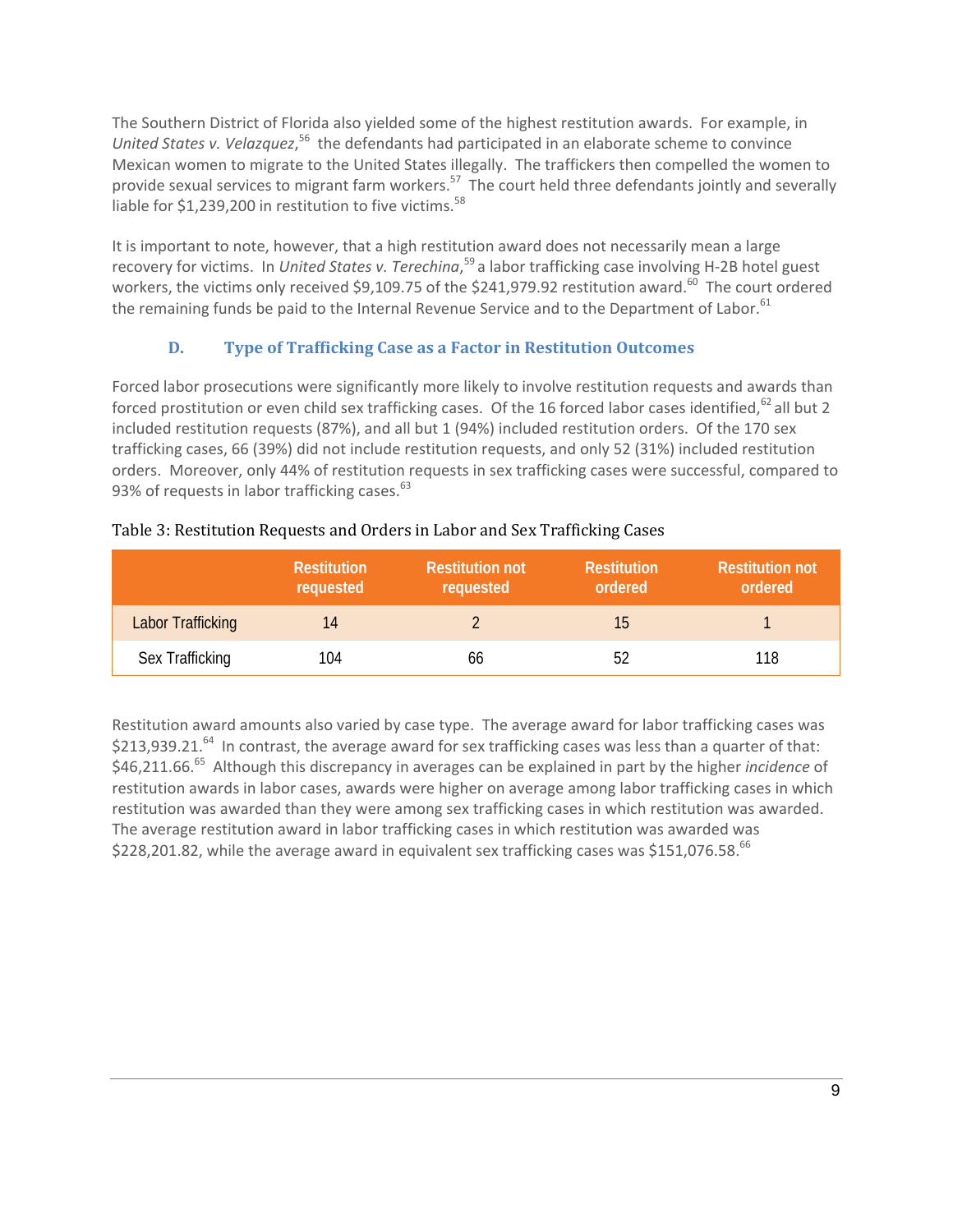# Graph 5: Restitution Requests

## Labor Trafficking Cases



## Sex Trafficking Cases

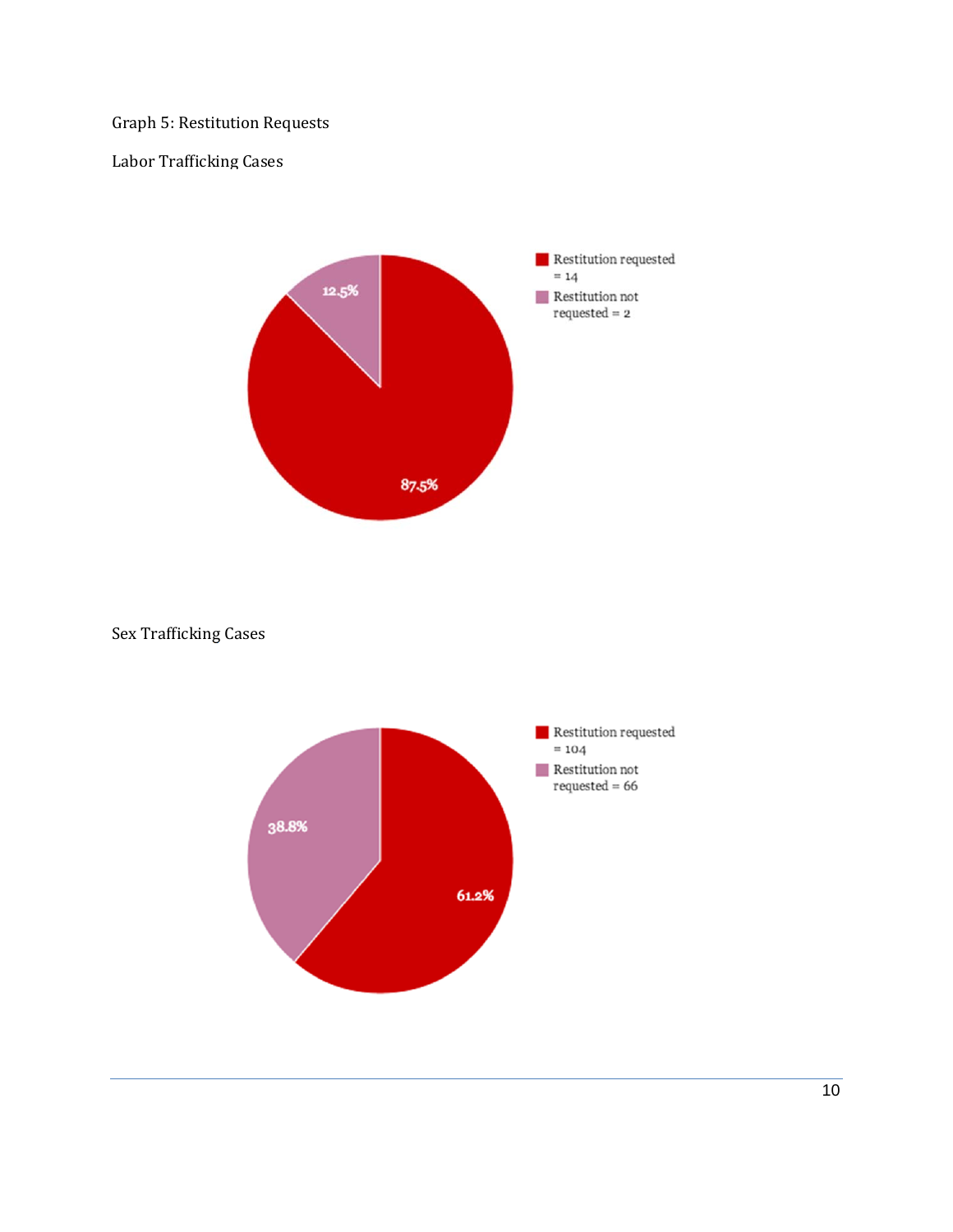Labor and Sex Trafficking Cases Combined



Graph 6: Restitution Orders

Labor Trafficking Cases

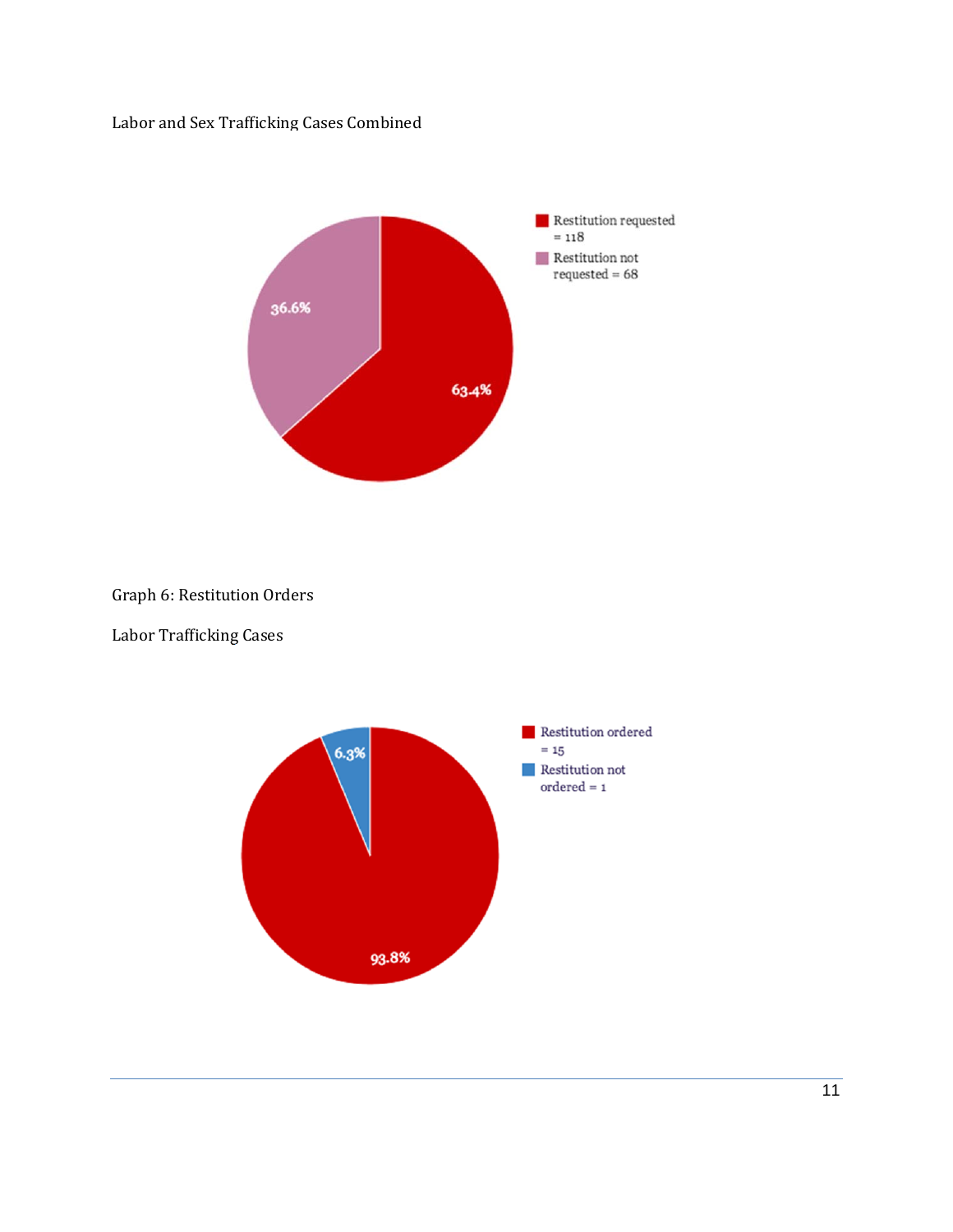# Sex Trafficking Cases



# Labor and Sex Trafficking Cases Combined

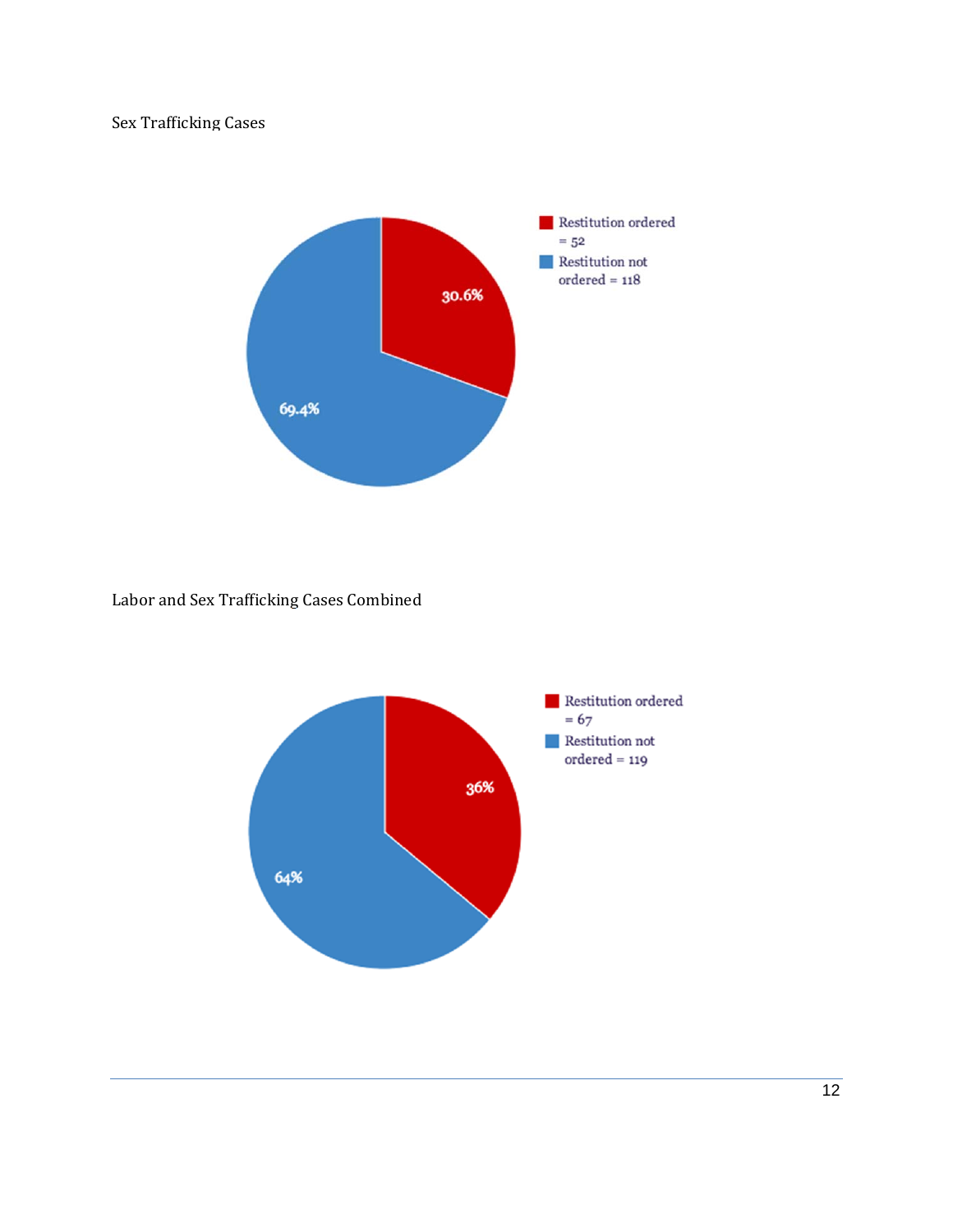Graph 7: Proportion of Successful Restitution Requests

Labor Trafficking Cases



Sex Trafficking Cases

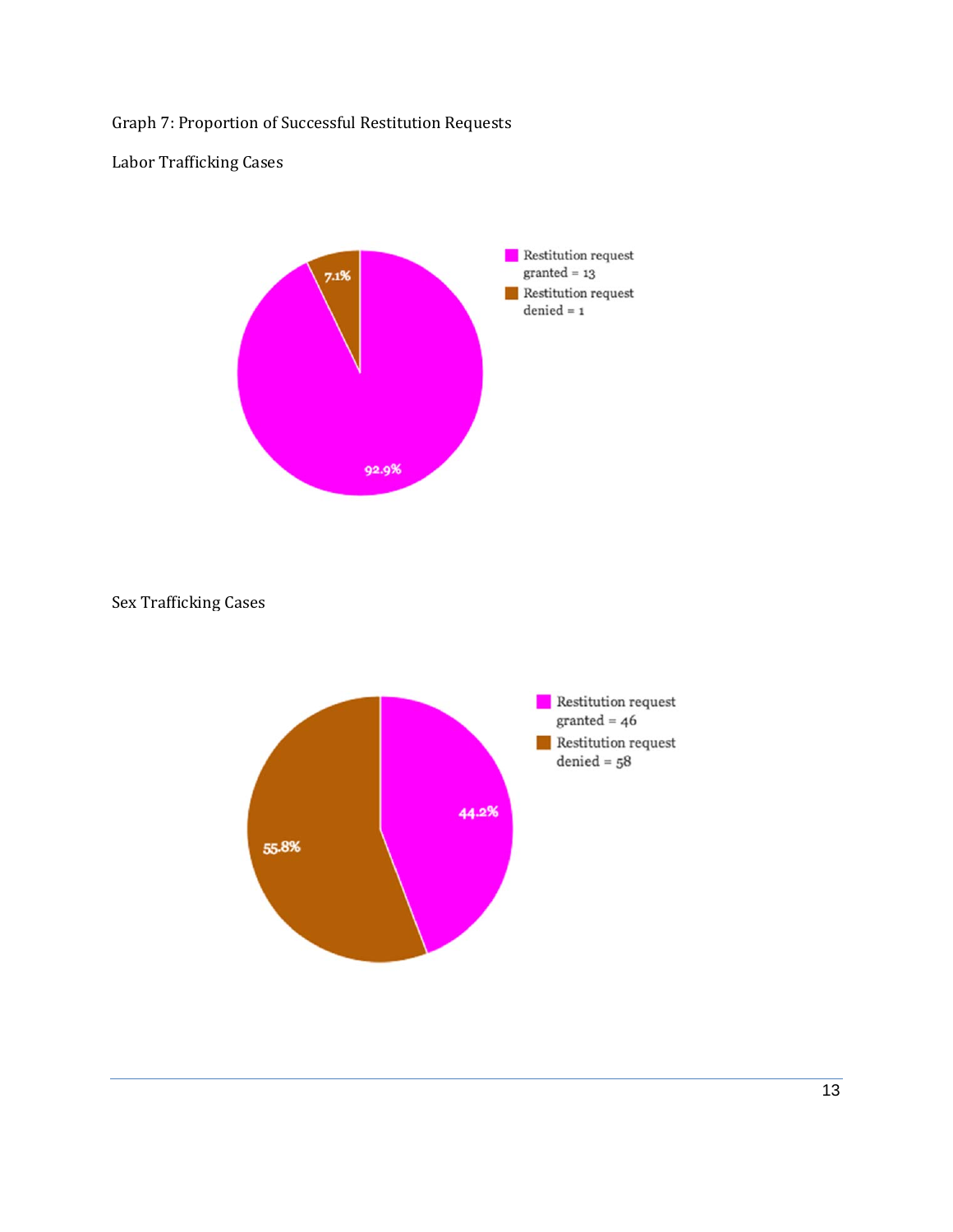#### Labor and Sex Trafficking Cases Combined



The pie charts above demonstrate that failure to award restitution orders is more predominant in sex trafficking cases. Despite the mandatory language of the TVPA ("*shall* order restitution"), restitution is requested less often in sex trafficking cases than in labor trafficking cases. Restitution requests are also less likely to succeed in sex trafficking cases than in labor trafficking cases. A careful examination of sentencing transcripts indicates that the low rate of restitution orders may stem from misconceptions and confusion over how restitution should be calculated in cases involving forced prostitution or the commercial sexual exploitation of children. Prosecutors' efforts to obtain restitution may falter when confronted by the argument that victims performed services that are illegal and should not be compensated. Not only do defense counsel routinely advance this argument, but courts may be unaware of case law to the contrary. Transcripts of sentencing and restitution hearings show that both federal prosecutors and courts are not always clear about when, and on what grounds, restitution is owed to sex trafficking victims.

#### **IV. CALCULATING RESTITUTION**

Under the mandatory restitution provision of the TVPA, trafficking victims are entitled to two kinds of damages: compensation for their personal losses, and compensation for the economic value of their services.<sup>67</sup> First, they may recover the "full amount of [their] losses," as defined under 18 U.S.C. § 2259(b)(3).<sup>68</sup> These losses include costs incurred for medical services (including psychological care); physical rehabilitation; transportation, housing, and child care; lost income; attorneys' fees; and "any other losses suffered  $\dots$  as a proximate result of the offence."<sup>69</sup> These losses must be proved by a preponderance of the evidence "with some reasonable certainty."<sup>70</sup>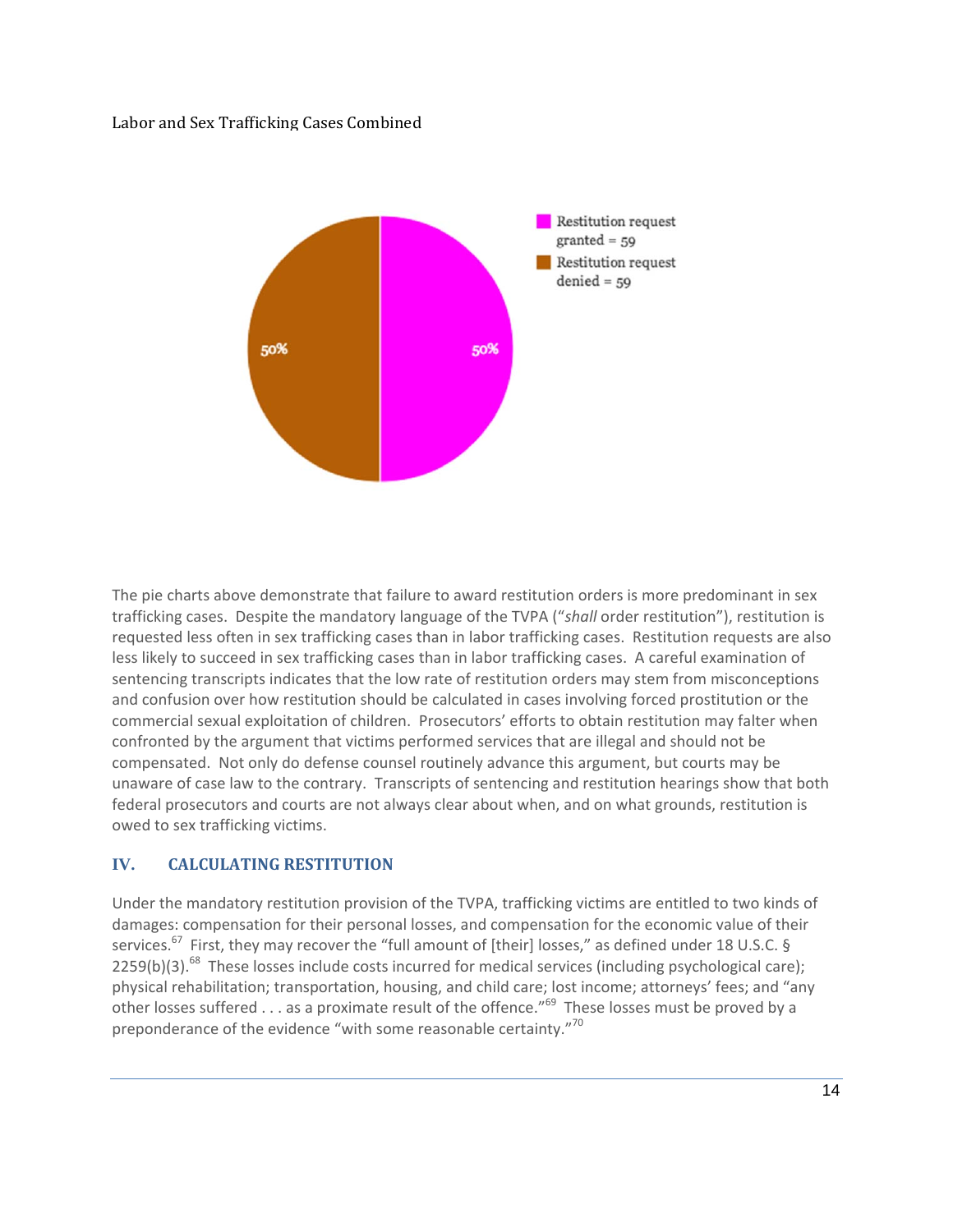Courts require a clear accounting of expenses incurred to be included in a request for restitution under this category. In *United States v. Flanders*, for example, the government submitted itemized costs incurred by victims ranging from gas bills for transportation to sexual assault recovery therapy sessions.71 The court ordered restitution for the full amount requested.72As the *United States v. Lewis* case demonstrates, these restitution awards may take a forward‐looking approach to costs, especially in the case of child victims.  $73$ 

In addition to these "out-of-pocket" losses, trafficking victims are entitled to recover the value of the services they were forced (or, in the case of victims of child sex trafficking, induced) to perform.<sup>74</sup> Under the mandatory restitution provision of the TVPA, this value can be measured in two ways: under the provisions of the Fair Labor Standards Act, or according to the value to the defendant of the victim's services.<sup>75</sup> Victims are entitled to whichever is greater.<sup>76</sup> If the defendant forced the victim to perform lawful work – that is, labor that could be bought and sold lawfully – the defendant must pay the victim at least what he or she would have earned in minimum and overtime wage under the FLSA. After the *Sabhnani* Second Circuit decision, defendants must also arguably pay liquidated damages under the Fair Labor Standards Act.<sup>77</sup> This calculation is relatively straightforward, and is generally based on an accounting of the victim's hours worked.<sup>78</sup> Back wage calculations based on the Department of Labor Wage and Hour Division expert testimony are commonly offered into evidence for purposes of calculating this category of restitution. $79$ 

If the victim performed labor typically valued at a rate higher than the minimum wage, the same calculations should instead incorporate the *prevailing wage rate* rather than the minimum wage, as this reflects the value of the victim's services on an open market.<sup>80</sup> In *United States v. Ding*, for example, the defendants forced the victim to work as their live-in domestic servant for approximately one year. The government used prevailing wage calculations to successfully argue that the victim's work entitled her to a wage higher than the minimum. $81$ 

In the sex trafficking context, traffickers must surrender in restitution to victims all amounts that they earned through the victims' services in the sex industry. Estimates of earnings need not be mathematically precise. Indeed, as illustrated in the *United States v. Lewis* case, courts will accept calculations based on daily quotas imposed by traffickers multiplied by the number of days the trafficker held the victim.<sup>82</sup>

# **V. CONCLUSION**

Despite the fact that restitution is mandatory under the statute, the question of whether it should be awarded – both on the facts of a particular case and as a policy matter – is nonetheless frequently debated in restitution hearings. While many prosecutors successfully advocate for restitution, others are not clear on the law when called upon to defend restitution, particularly in sex trafficking cases.<sup>83</sup> As indicated above, nearly half simply do not request restitution at all.

In sex trafficking cases, the apparent disconnect between the illegality of the underlying activity and the legal requirement that victims receive compensation provides ample fodder for defense attorneys to object to restitution. In sentencing proceedings, defense attorneys routinely argue that sex trafficking victims do not deserve restitution. One defense attorney unsuccessfully objected to restitution because: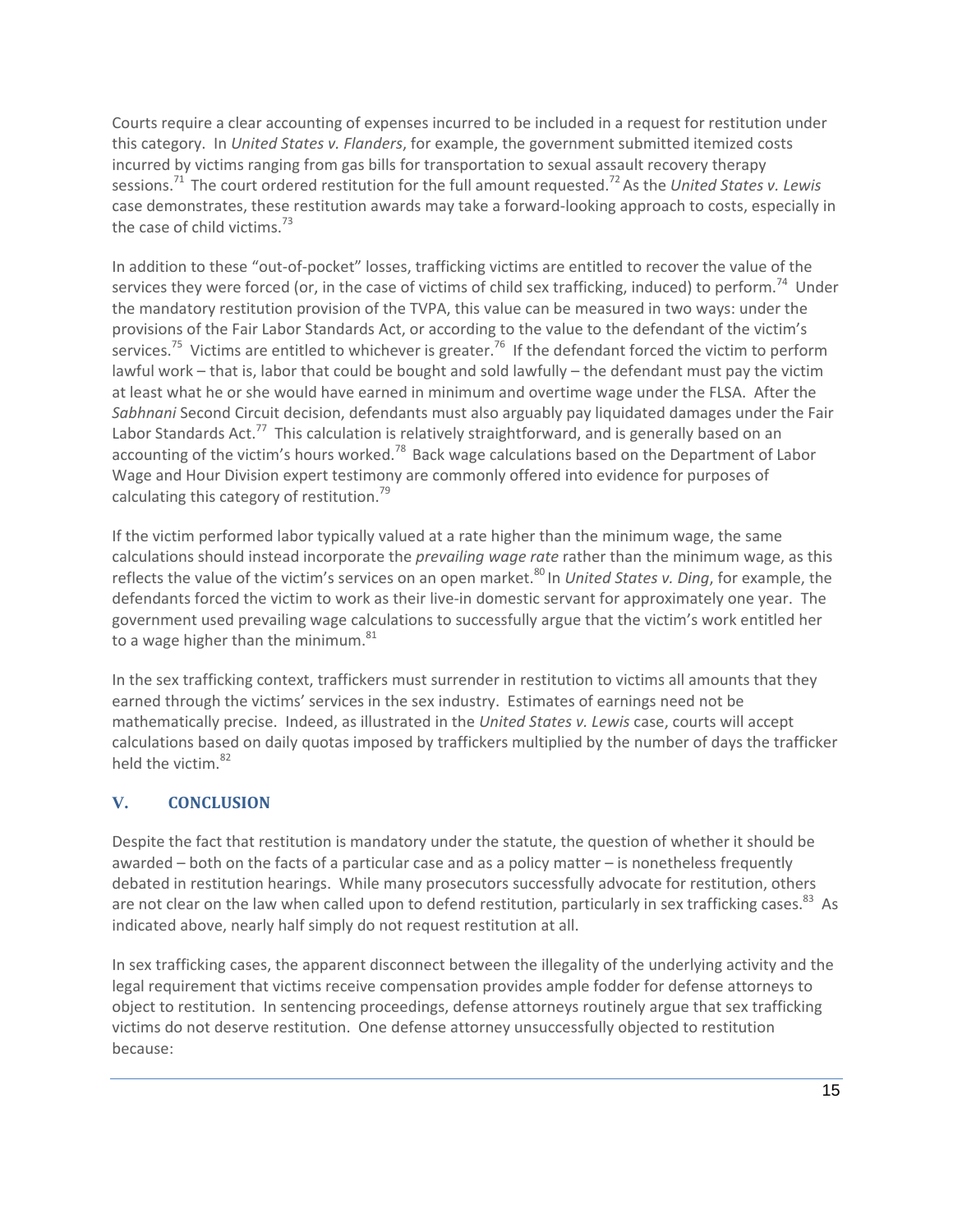"it would be a windfall for the girls' illegal conduct. You are paying them to be prostitutes. The government is paying or ordered they be paid for their prostitution activities. . . so we are rewarding them in essence for their illegal conduct."<sup>84</sup>

Another defense attorney argued that the victim‐witnesses were:

"women who come here illegally, commit illegal acts in our country, and now they are trying to get paid. They want the Court to order restitution for their having committed illegal acts. Basically, they are asking this Court to reward them for prostitution. That is not the intent or the spirit of the statute . . . . These are opportunists. These women are taking advantage of the situation that they are in to use this circumstance to try to gain some sort of residency here even though they were here illegally and trying to make over a million dollars off of, you know, committing illegal activities  $\dots$ ."<sup>85</sup>

Prosecutors successfully defended restitution requests in both cases.

Some federal courts have refused to accept that ill‐gotten gains are, indeed, the correct measure of damages. In *United States v. Rojas*, the court awarded no damages to adult sex trafficking victims, stating that "[the defendant] could force her, but . . . [he wouldn't] owe restitution . . . because . . . she's furnishing the facility [providing the commercial sex act], which is still illegal."<sup>86</sup> Other courts have simply expressed surprise at the notion that the ill-gotten gains could be the measure of damages. For example, in *United States v. Lopez‐Perez*, the judge "wonder[ed] how that would be an appropriate measure of loss, the money that was made from engaging in an illegal activity."<sup>87</sup>

These statements speak to a larger uncertainty—on the part of prosecutors and courts alike—about whether sex trafficking victims truly deserve to be compensated, and if so, how. But in passing 18 U.S.C. § 1593, Congress *mandated* restitution and created an unambiguous, clearly-defined restitution formula for trafficking victims. Numerous Circuit Courts of Appeals have heeded Congress's dictate. The Eleventh Circuit Court of Appeals declared the idea that restitution rewards victims for their illegal acts to be "preposterous." <sup>88</sup> The Ninth Circuit ruled that the TVPA "mandates restitution that includes a defendant's ill-gotten gains."<sup>89</sup> The Second Circuit held that the "[e]xpress terms of [the TVPA] require that the [sex trafficking victims] in this case receive restitution, notwithstanding that their earnings came from illegal conduct."<sup>90</sup>

More than a decade after the law's passage, courts still stumble when implementing the TVPA's restitution provision. Inexplicably, prosecutors handling trafficking cases continue to pass up opportunities to seek restitution for victims. Although federal prosecutors have made significant strides to prosecute traffickers, $91$  more attention must be given to protecting victims and making them whole. It is time to heed the TVPA and make mandatory restitution mandatory.

 $\overline{a}$ 

<sup>&</sup>lt;sup>1</sup> Pub. L. No. 106-386, §§ 101-113 (2000).<br><sup>2</sup> 18 U.S.C. § 1593 (a) (emphasis added).<br><sup>3</sup> No. 2:07-CR-000429 (E.D.N.Y. 2007).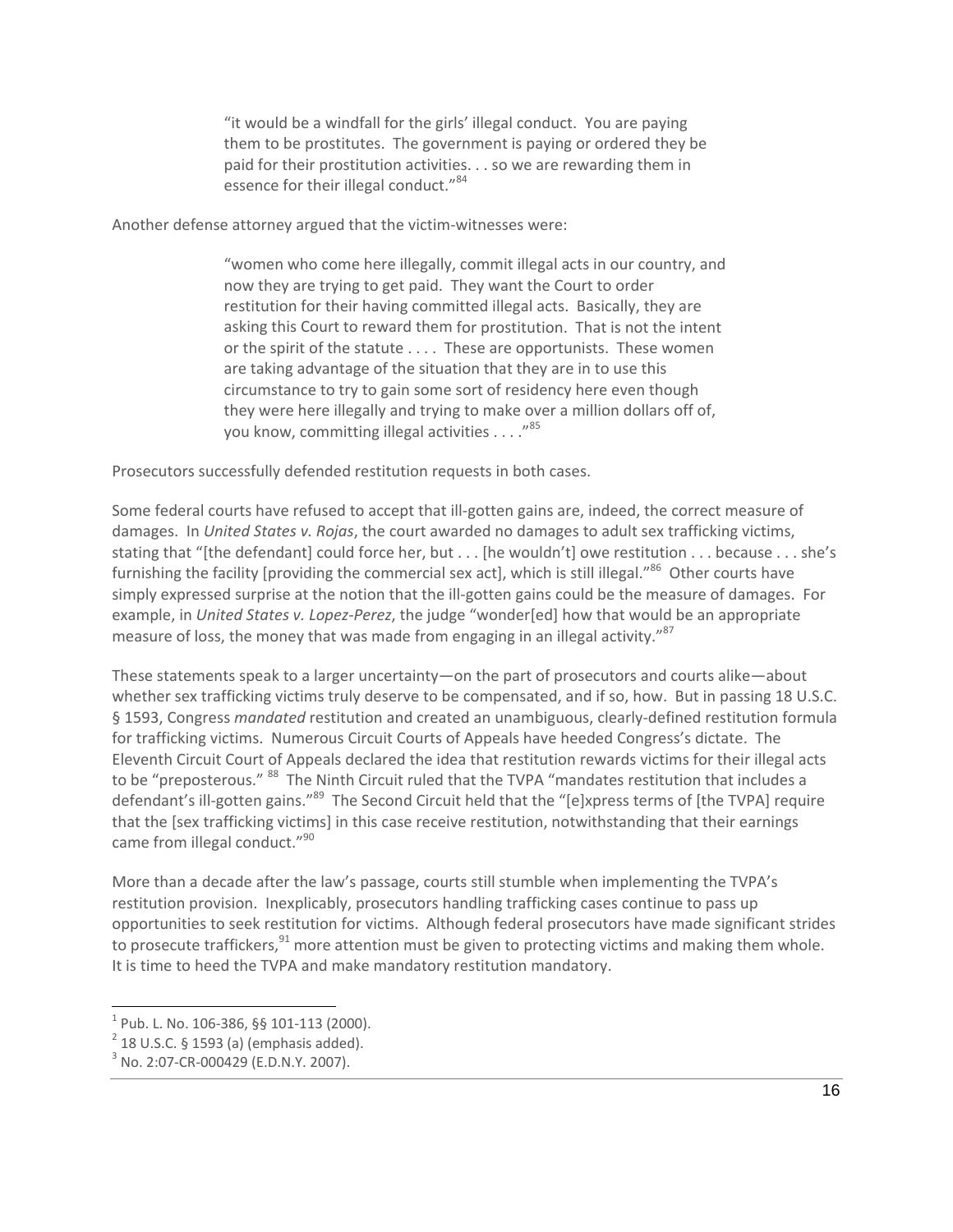<sup>4</sup> Memorandum of Decision and Order, *United States v. Sabhnani*, No. 2:07‐CR‐000429 (E.D.N.Y. July 19, 2008). Mrs. Sabhnani received a sentence of 132 months; Mr. Sabhnani received a sentence of 40 months. Id.<br><sup>5</sup> Notice of Appeal Regarding Judgment by Mahender Murlidhar Sabhnani, United States v. Sabhnani, No. 2:07-CR-

000429, (E.D.N.Y. July 3, 2008), ECF No. 435; Notice of Appeal Regarding Judgment by Varsha Mahender Sabhnani, (E.D.N.Y. July 3, 2008), ECF No. 488.<br><sup>6</sup> United States v. Sabhnani, 599 F.3d 215, 224 (2d Cir. 2010).<br><sup>7</sup> Id., 599 F.3d at 255. A trafficking victim held in forced labor is entitled to recover at least minimum wage for th

work performed. 18 U.S.C. § 1593. With some exceptions, the FLSA requires that employees be paid a minimum wage of \$7.25 per hour, and overtime pay of 150% the regular wage. See 26 U.S.C § 206. Live-in domestic workers are exempted from the time-and-a-half wage rate, although they must be paid for every hour worked. See id.<br>
<sup>8</sup> Judgment, United States v. Sabhnani, No. 2:07-CR-000429, Docket No. 656 (E.D.N.Y. August 9, 2010).<br>
<sup>9</sup> No. 8:

in January 2012. Superseding Indictment, *United States v. Edwards*, No. 8:11‐CR‐00316, Docket No. 44 (D. Md. Jan.

30, 2012). <sup>11</sup> Plea Agreement as to Gloria Edwards, *United States v. Edwards*, No. 8:11‐CR‐<sup>00316</sup> (D. Md. May 29, 2012); Plea

 $^{12}$  Sentencing Hearing as to Gloria Edwards and Alfred Edwards, United States v. Edwards, No. 8:11-CR-00316 (D. Md. Apr. <sup>23</sup>‐24, 2013). <sup>13</sup> Government's Supplemental Sentencing Memorandum, *United States v. Edwards*, No. 8:11‐CR‐<sup>00316</sup> (D. Md.

Dec. 3, 2012); Government's Proposed Supplemental Sentencing Memorandum, *United States v. Edwards*, No. 8:11-CR-00316 (D. Md. May 2, 2013).<br><sup>14</sup> Fair Labor Standards Act, 29 U.S.C. § 216(b). "Any employer who violates the provisions ... shall be liable to the

employee or employees affected in the amount of their unpaid minimum wages ... and in an additional equal

amount as liquidated damages." Id.<br>
<sup>15</sup> Government's Supplemental Sentencing Memorandum, *supra* note 13, at  $*1-*2$ .<br>
<sup>16</sup> The FLSA defines the term "employ" to include the words "suffer or permit to work." *See* Governm

<sup>17</sup> See Transcript of Sentencing Proceedings at \*120, *United States v. Edwards*, No. 8:11-CR-00316 (D. Md. May 7, 2013). The trial court judge did not adopt the government's theory on back wages entirely, backing out up to two

hours each day and calculating the restitution for 50 rather than 52 weeks of work each year.<br><sup>18</sup> Judgment in a Criminal Case at \*5, *United States v. Gloria Tafalla Edwards*, No. 8:11-CR-000316 (D. Md. 2011);<br>Judgment in

<sup>19</sup> Plea Agreement as to Gloria Edwards, supra note 11, at \*5; Plea Agreement as to Alfred Edwards, supra note 11, at \*5.<br>
<sup>20</sup> Government's Supplemental Sentencing Memorandum, *supra* note 13, at \*2.<br>
<sup>21</sup> IRS Notice 2012-12, at 2, *available at* http://www.irs.gov/pub/irs-drop/n-12-12.pdf.<br>
<sup>22</sup> Judgment in a Criminal Case, *supra*

to \$1,215,000, \$1,151,300, \$845,165, and \$680,590 to four child victims, respectively. *See also* FBI Press Release, "Pimp Sentenced to 20‐Year Prison Term for Trafficking Four Juveniles Into the District of Columbia for Prostitution," November 1, 2010, available at http://www.fbi.gov/washingtondc/press‐

releases/2010/wfo110110a.htm.

<sup>29</sup> Memorandum Opinion, *United States v. Lewis*, at 30.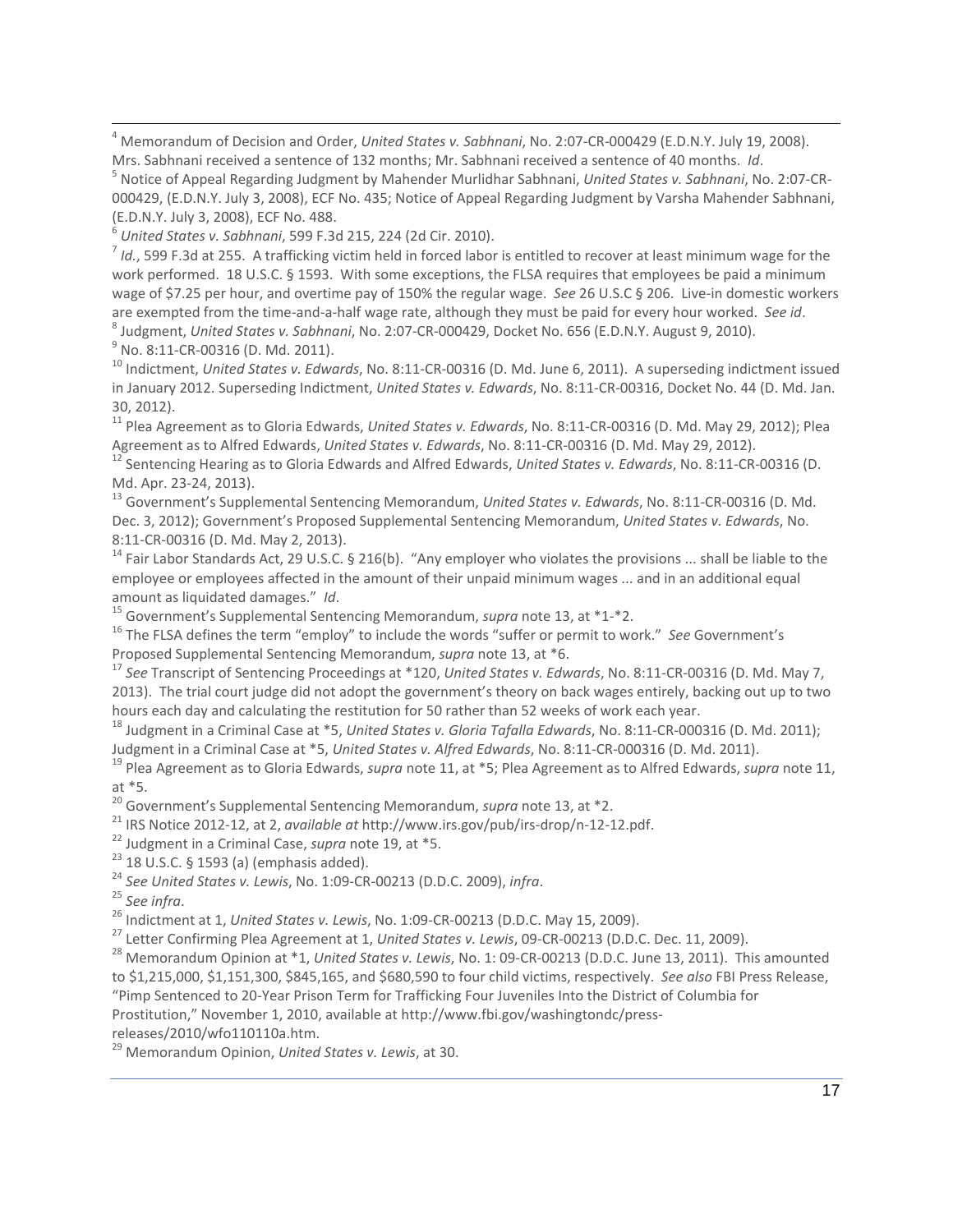<sup>30</sup> Federal trafficking crimes are codified in Chapter 77 of Title XVIII of the U.S. Code. The cases analyzed include federal trafficking criminal indictments filed between January 1, 2009 to December 31, 2012 that were identified by the WilmerHale pro bono team.<br><sup>31</sup> As described in the methodology section below, these are cases in which the defendant pled guilty or the court

or jury reached a guilty verdict. All decimals are rounded to the nearest whole number. The defendant's conviction in *U.S. v. Toviave*, 11‐cr‐20259 (E.D.Mich.), was reversed by the Sixth Circuit as this report went to press in September 2014. The restitution amount in that case was \$134,646.60.<br><sup>32</sup> The data reviewed here reflect all Chapter 77 cases identified during this four-year period. The federal

government does not maintain a list of all trafficking cases brought in the United States. The WilmerHale pro bono team identified these cases by searching press releases issued by the Department of Justice and U.S. Attorneys' Offices, searching federal criminal dockets on PACER, and running general internet queries to identify indictments filed in the United States. In order to make the tracking of restitution orders less labor-intensive in the future, the authors recommend that the federal government maintain (and release publicly) a list of federal trafficking cases filed annually.

<sup>33</sup> As of February 1, 2014.<br><sup>34</sup> Data were considered insufficient where none of the following documents was available: a plea agreement, a sentencing memorandum, a transcript of sentencing proceedings, a restitution request, or any other document in which a restitution request might ordinarily appear.<br><sup>35</sup> In most cases, evidence of the request was available in the document itself, though a reference to a written

request was counted as a written request.<br><sup>36</sup> This includes cases in which requests appeared in both plea agreements and sentencing memoranda.<br><sup>37</sup> This includes requests contained in a U.S. Notice of Maximum penalties, i

report, and in a request by pretrial services.<br><sup>38</sup> 18 U.S.C. § 1593(a). The provision covers 18 U.S.C. §§ 1581-1592, 1593A-1597.<br><sup>39</sup> These cases all ended in a guilty verdict or a guilty plea.<br><sup>40</sup> Even in cases with *c* 

for the victims.<br><sup>41</sup> Some of these cases also included other defendants who were convicted. This represents a rate of plea

agreements of more than 87%.<br><sup>42</sup> Such as conspiracy, distribution of child pornography, or harboring aliens.<br><sup>43</sup> Such as possession of a firearm or money laundering.<br><sup>44</sup> For example, alien harboring and perjury statutes crimes do not have direct victims. Certain federal child pornography statutes, on the other hand, do mandate restitution.

<sup>45</sup> 3:12-CR-00089 (N.D. Cal. 2012).<br><sup>46</sup> Government's Sentencing Memorandum at \*1, *United States v. Penzato,* 3:12-CR-00089 (N.D. Cal. 2012).<br><sup>47</sup> See id. at \*2 ("As originally filed and described in the Indictment and

concerned the conditions of C.D.S.'s employment while working for the Penzatos. Those allegations are not part of the current charge, or of the plea agreement before the Court. The agreed restitution amount, however, is based on the government's calculation of pay that the Penzatos owed C.D.S. for time spent working for them in 2009.").

*Id*. <sup>48</sup> *See, e.g.*, *United States v. Fu Sheng Kuo*, <sup>620</sup> F.3d 1158, <sup>1164</sup> (9th Cir. 2010) (holding that the district court erred in calculating restitution under 18 U.S.C. § 1593 when the defendant was convicted of violating 18 U.S.C. § 241, even though defendants' crimes were similar to those addressed under 18 U.S.C. § 1593).

<sup>49</sup> See, e.g., Government's Supplemental Sentencing Memorandum at \*2, United States v. Edwards, supra note 13 ("the parties agreed that restitution shall be determined under 18 U.S.C. § 1593.").

<sup>50</sup> See United States v. Nash, No. 13-30081, 2014 WL 768453 at \*1 (9th Cir. Feb. 27, 2014), United States v. Tsosie, 639, F.3d 1213, 1218 (9th Cir. 2011).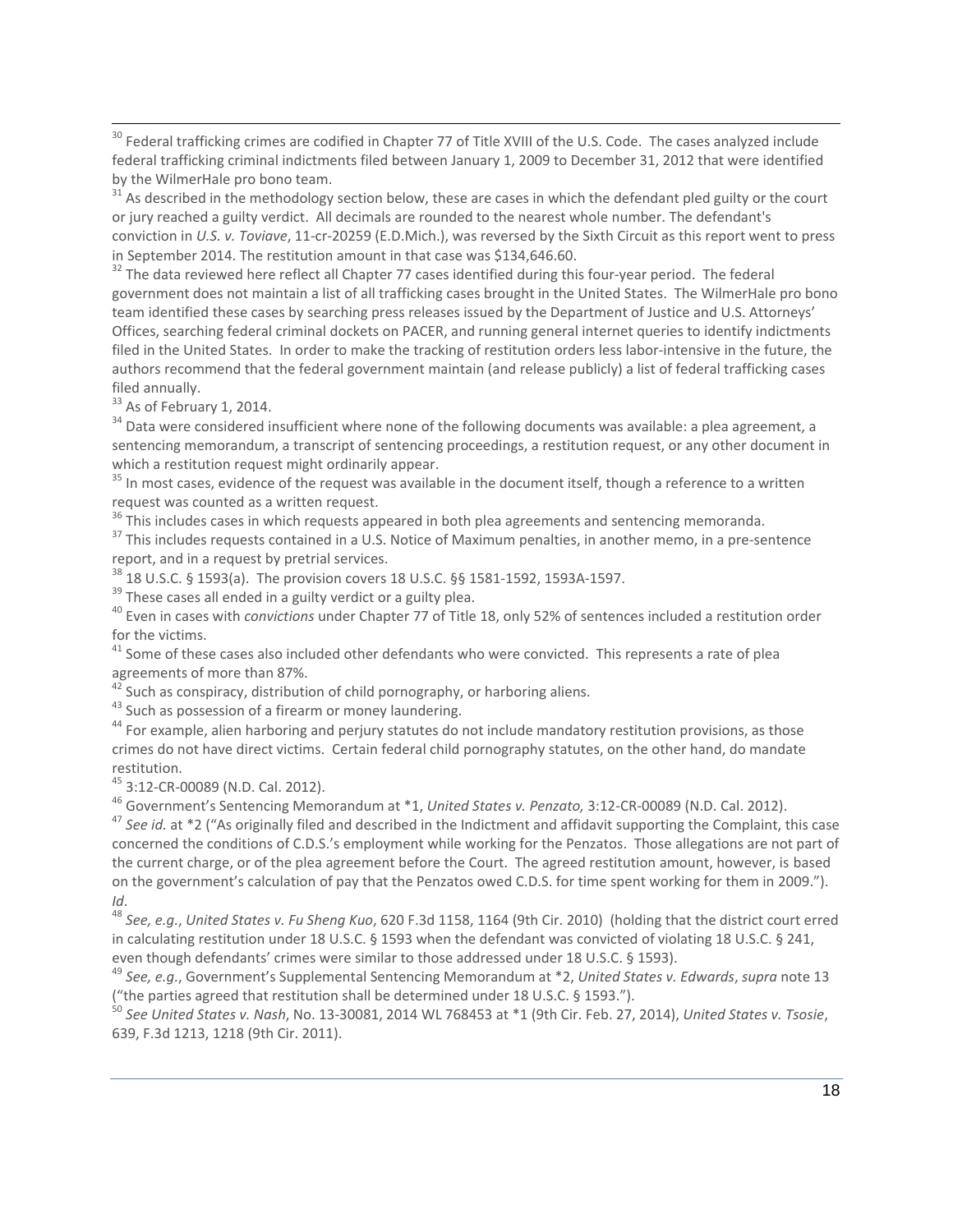<sup>51</sup> For an example of a court exercising such discretion in the case of a conviction, *see*, *e.g.*, *United States v. Calimlim*, No. 04-CR-248, 2007 WL 527481 at \*1 (E.D. Wis. Feb. 14, 2007).<br><sup>52</sup> Of the 151 sex trafficking cases that included plea deals, 105 included pleas to Chapter 77 violations, and 27 to

Mann Act violations. Of the 11 labor trafficking cases that included plea deals, 4 pled to Chapter 77 violations, 3 to labor violations, and 2 to harboring aliens.<br><sup>53</sup> In a number of jurisdictions, trafficking prosecutions indicted between January 1, 2009 and December 31, 2012,

did not lead to any restitution orders as of the close-date of this research of February 1, 2014. These jurisdictions are the Middle District of Alabama, the Northern District of Alabama, the Eastern District of Arkansas, the Central District of California, the District of Delaware, the District of Idaho, the Northern District of Indiana, the Southern District of Iowa, the District of Kansas, the Western District of Kentucky, the Eastern District of Louisiana, the District of Minnesota, the District of Nevada, the Southern District of New York, the Western District of New York, the Middle District of North Carolina, the Northern District of Ohio, the District of South Carolina, the District of South Dakota, the Western District of Tennessee, the Southern District of Texas, the District of Utah, and the Eastern District of Wisconsin.<br><sup>54</sup> *United States v. Clark et al.*, 9:12‐CR‐80036 (S.D. Fla. 2013); *United States v. Williams*, 0:12‐CR‐60116 (S.D. Fla.

2013); *United States v. Curtis*, 0:11‐CR‐60065 (S.D. Fla. 2012); *United States v. Flanders et al.*, 1:11‐CR‐20557 (S.D. Fla. 2012); *United States v. Desir et al.*, 0:12‐CR‐60312 (S.D. Fla. 2012); *United States v. Gonzalez*, 0:10‐CR‐60263 (S.D. Fla. 2011); *United States v. Baldonado et al*., No. 9:10‐CR‐80057 (S.D. Fla. 2010) (forced labor case); *United States v. Robinson et al.*, 0:10‐CR‐60088 (S.D. Fla. 2010); *United States v. Velasquez et al.*, 1:11‐CR‐20005 (S.D. Fla. 2010).

<sup>55</sup> *United States v. Anderson*, 1:12‐CR‐00148 (N.D. Ga. 2013); *United States v. Mustafa et al.*, 1:11‐CR‐00234 (N.D. Ga. 2012); *United States v. Chappell*, 1:10‐CR‐00531 (N.D. Ga. 2012); *United States v. Bello*, 1:10‐CR‐00397 (N.D. Ga. 2011) (forced labor case).<br><sup>56</sup> United States v. Velasquez, No. 1:11-CR-20005 (S.D. Fla. 2011).<br><sup>57</sup> See, e.g., Plea Agreement at \*1, United States v. Velasquez (Israel Cortes-Morales), No. 1:11-CR-20005 (S.D. Fla.

Aug. 4, 2011); Affidavit in Support of Criminal Complaint at \*2‐\*9, *United States v. Velasquez*, No. 1:11‐CR‐20005 (S.D. Fla. Dec. 21, 2010).<br><sup>58</sup> Amended Judgment at \*6, *United States v. Velasquez* (Israel Cortes-Morales), No. 1:11-CR-20005 (S.D. Fla. Feb.

6, 2012).<br><sup>59</sup> United States v. Terechina, No. 2:10-CR-00088 (S.D. Ohio 2011).<br><sup>60</sup> Amended Judgment at \*5, United States v. Terechina, No. 2:10-CR-00088 (S.D. Ohio Feb. 14, 2011); Factual Statement at \*1-\*4, United State

 $61$  Amended Judgment at  $*5$ , United States v. Terechina, supra note 60. Maria Terechina, a Russian national, pled guilty to 18 U.S.C. § 371, conspiracy to defraud the United States. She admitted that she had failed to pay

approximately \$185,000 to the IRS.<br><sup>62</sup> This includes the one case in which there were both sex trafficking and labor trafficking charges. The restitution requested in that case was for the forced labor conduct only.

 $63$  The statistical discrepancy in these percentages stems from the fact that in several cases, courts rejected restitution requests. In other cases, courts ordered restitution that had not been requested by prosecutors.<br><sup>64</sup> As above, this includes the one case for both sex trafficking and labor trafficking. The restitution award w

calculated based on the labor trafficking alone.<br><sup>65</sup> This includes restitution in *United States v. Lewis*, which, at \$3,892,055, lies over 7 standard deviations beyond<br>the mean nonzero restitution award. Excluding *Lewis* 

 $66$  The average award in sex trafficking cases in which restitution was granted, excluding United States v. Lewis, is \$77,724.06. It is also worth noting that labor cases typically include more victims. All calculations are per case, not

 $67$  18 U.S.C. § 1593.<br>  $68$  18 U.S.C. § 1593 (b)(3).<br>  $69$  18 U.S.C. § 2259.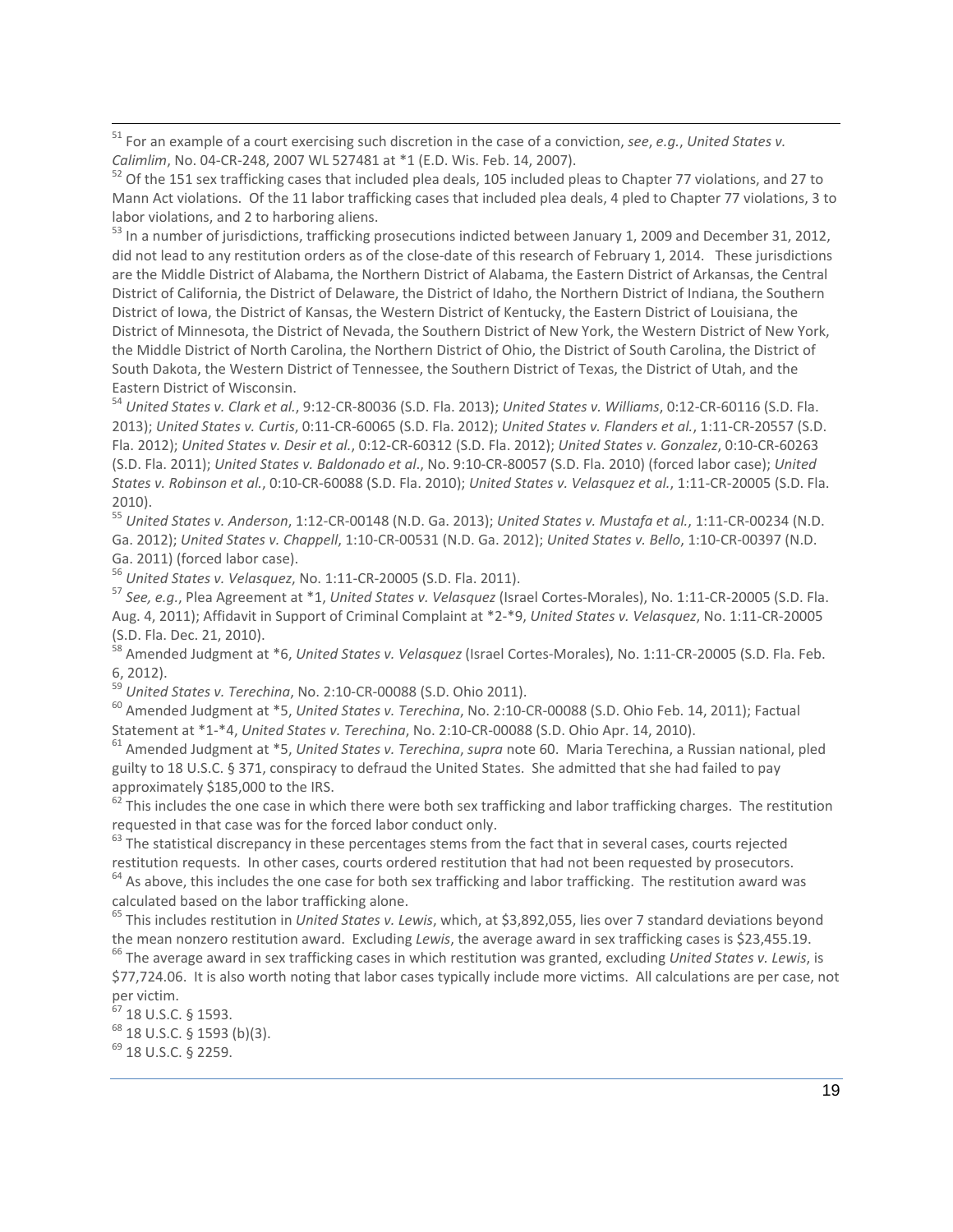20557 (S.D. Fla. Apr. 20, 2012).<br>
<sup>72</sup> Amended Judgment at \*6, *United States v. Flanders*, No. 1:11-CR-20557 (S.D. Fla. May 25, 2012).<br>
<sup>73</sup> See Order at \*1, *United States v. Lewis, supra* note 28.<br>
<sup>74</sup> 18 U.S.C. § 159

<sup>79</sup> See, e.g., Government's Supplemental Sentencing Memorandum, United States v. Edwards, supra note 13; Government's Proposed Supplemental Sentencing Memorandum, United States v. Edwards, supra note 13.<br><sup>80</sup> Prevailing wage data is available at <u>www.flcdatacenter.com</u>.<br><sup>81</sup> United States' Consolidated Sentencing Memorandum a

Nov. 12, 2010). The government's calculations estimated that back wages were due in the amount of \$86,844.75. *Id.* at Attachment 3. However, prosecutors only requested \$80,000. *Id.* at 7‐10. They received \$83,866.61. Judgment, United States v. Ding, 4:09-CR-00573 (N.D. Cal. Nov. 19, 2010).<br><sup>82</sup> Similarly, the restitution amount ordered by the district court in United States v. Mammedov was based upon

estimates of the number of days worked by the victims, the number of clients seen each day, and the price charged for each client. 304 Fed. App'x 922 (2d. Cir. 2008).<br><sup>83</sup> See, e.g., Transcript of Sentencing Proceedings at \*28, United States v. Lopez-Perez, 1:11-CR-00199 (E.D.N.Y.

2013) (a prosecutor assessing the question of whether earnings from sex trafficking should determine restitution<br>to be "an interesting legal issue that [the prosecutor] would be happy to research.").

<sup>84</sup> Sentencing Hearing at \*11, *United States v. Mustafa*, No. 1:11-CR-00234 (N.D. Ga. Sept. 19, 2012).<br>
<sup>85</sup> Sentencing Proceedings at \*25, \*36, *United States v. Velasquez*, 1:11-CR-20005 (S.D. Fl. Nov. 21, 2011).<br>
<sup>86</sup>

ended in a restitution order for \$1,222,165.00. The court issued the order on March 28, 2014, after the close-date of this research. Because it is outside the date cut‐off, the order is not included in this report's statistical

<sup>88</sup> United States v. Cortes-Castro, 511 Fed. App'x 942, 947 (11th Cir. 2013).<br><sup>89</sup> United States v. Fu Sheng Kuo, 620 F.3d 1158, 1167 (9th Cir. 2010).<br><sup>89</sup> United States v. Fu Sheng Kuo, 620 F.3d 1158, 1167 (9th Cir. 2010

<sup>91</sup> The work of the Department of Justice's Human Trafficking Prosecution Unit (HTPU) exemplifies the commitment to combating human trafficking. The HTPU has developed training programs for federal prosecutors across the country on prosecution of traffickers and the mandatory restitution provisions of the TVPA.

<sup>70</sup> *See* 18 U.S.C. § 3664(e); *see, e.g., United States v. Doe*, 488 F.3d 1154, 1160 (9th Cir. 2007) (concluding that an award will be upheld "if the district court is able to estimate, based upon facts in the record, the amount of the victim's loss with some reasonable certainty.").<br><sup>71</sup> United States' Memorandum in Support of Restitution Order at \*1‐\*6, *United States v. Flanders*, No. 1:11‐CR‐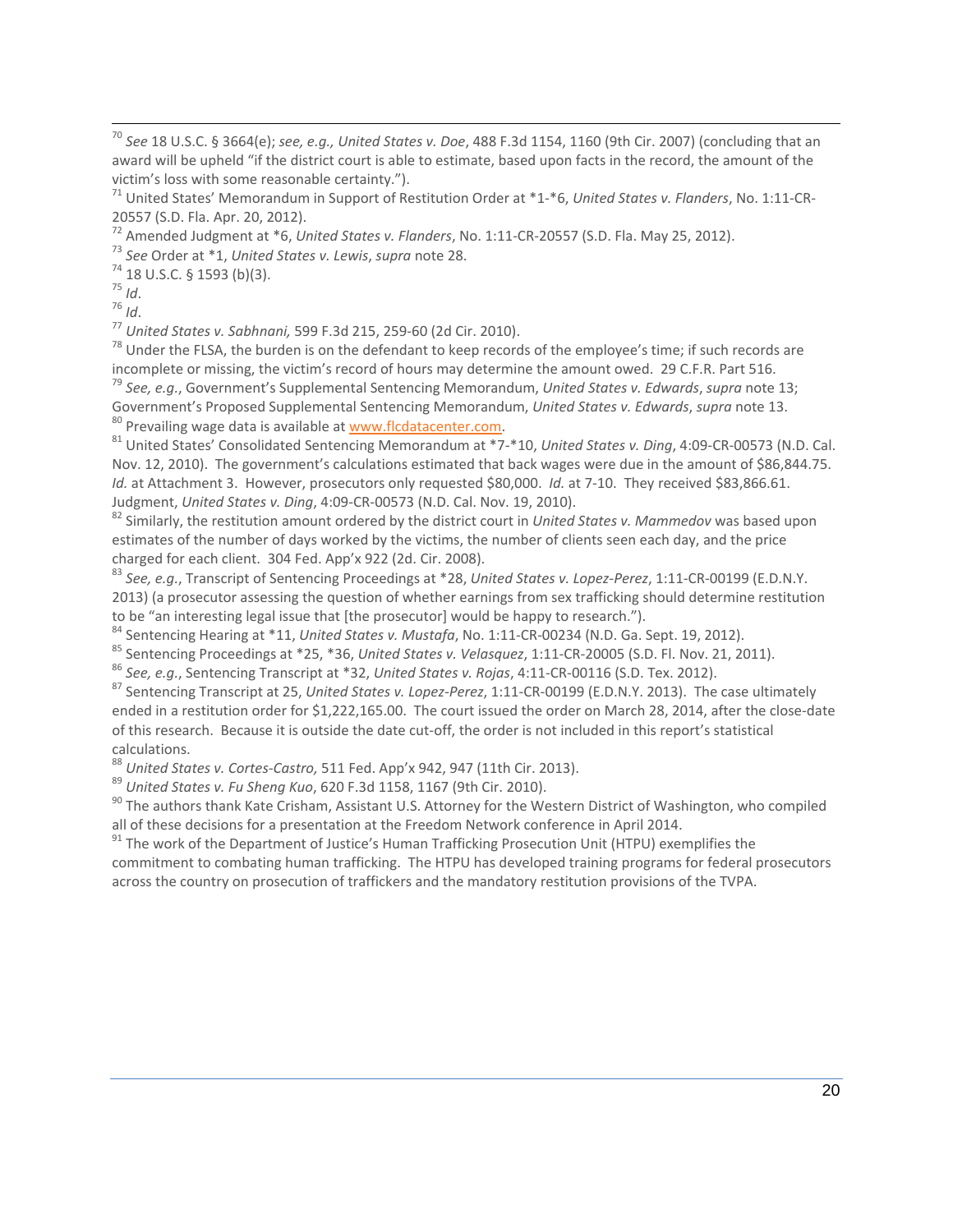The Human Trafficking Pro Bono Legal Center empowers trafficked women, men, and children to seek justice. HT Pro Bono leads national efforts to hold human traffickers accountable for their crimes and to raise awareness of victims' rights. By linking trafficking victims with highly-skilled pro bono attorneys, HT Pro Bono works to obtain criminal convictions, criminal restitution, and civil judgments against traffickers. With pro bono legal assistance, trafficking survivors can rebuild their lives. HT Pro Bono, which is funded entirely by private donations and grants, thanks the GE Foundation and Oak Foundation for their generous support.

WilmerHale provides legal representation across a comprehensive range of practice areas that are critical to the success of its clients. The law firm's leading Intellectual Property, Litigation/Controversy, Regulatory and Government Affairs, Securities, and Corporate and Transactional Departments participate in some of the highest-profile legal and policy matters. With a staunch commitment to public service, the firm is renowned as a leader in pro bono representation. WilmerHale is 1,000 lawyers strong with 14 offices in the United States, Europe and Asia. For more information, please visit www.wilmerhale.com.